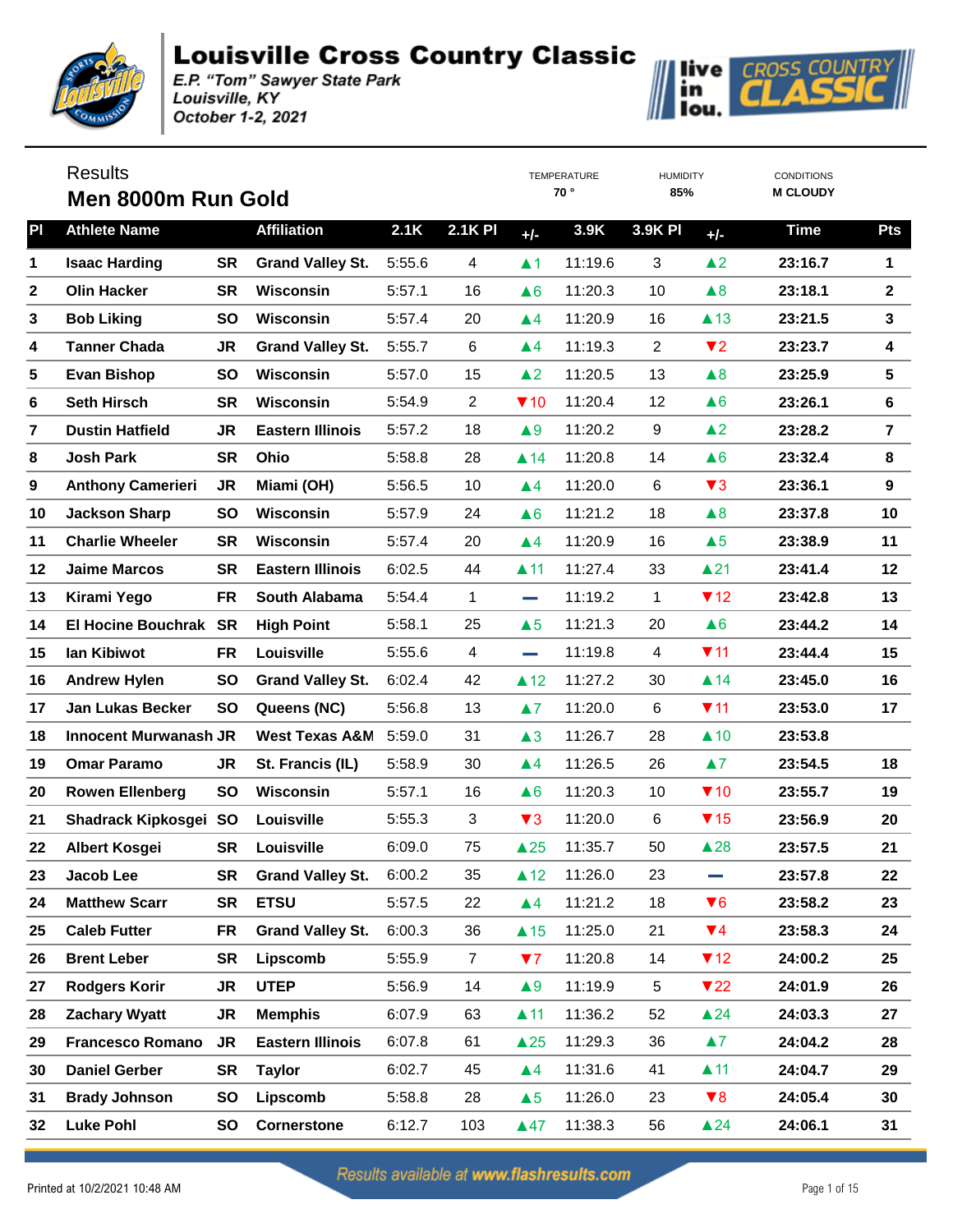



| 33 | <b>Brayden Hamblen</b>       | <b>SR</b> | <b>ETSU</b>                     | 6:07.8 | 61  | $\blacktriangle$ 11     | 11:35.7 | 50  | $\blacktriangle$ 17     | 24:08.7 | 32 |
|----|------------------------------|-----------|---------------------------------|--------|-----|-------------------------|---------|-----|-------------------------|---------|----|
| 34 | <b>Chantz Visse</b>          | <b>JR</b> | Loyola (IL)                     | 6:03.0 | 48  | $\blacktriangle$ 4      | 11:32.4 | 44  | $\triangle$ 10          | 24:09.8 | 33 |
| 35 | <b>Danniel Smith</b>         | <b>SR</b> | <b>App State</b>                | 6:13.1 | 106 | $\triangle$ 34          | 11:42.9 | 72  | $\triangle 37$          | 24:10.7 | 34 |
| 36 | Joshua Bell                  | <b>SR</b> | Lipscomb                        | 6:03.3 | 49  | $\triangle$ 12          | 11:30.3 | 37  | $\blacktriangle$ 1      | 24:12.0 | 35 |
| 37 | <b>Alex Helmuth</b>          | <b>SR</b> | <b>Taylor</b>                   | 6:01.3 | 38  | $\P$ 1                  | 11:31.0 | 39  | $\triangle$ 2           | 24:13.1 | 36 |
| 38 | <b>Maxwell Kipkosgei</b>     | FR        | <b>UTEP</b>                     | 5:57.7 | 23  | $\blacktriangledown$ 3  | 11:26.5 | 26  | $\P$ 12                 | 24:15.6 | 37 |
| 39 | <b>David Vannucchi</b>       |           | Wisconsin                       | 5:57.2 | 18  | 77                      | 11:26.4 | 25  | $\P$ 14                 | 24:15.8 |    |
| 40 | <b>Hunter Kurz</b>           | <b>JR</b> | <b>Mississippi Colle</b>        | 6:09.2 | 76  | $\triangle$ 16          | 11:40.4 | 60  | $\triangle 20$          | 24:15.9 | 38 |
| 41 | <b>Mhalicki Bronson</b>      | FR        | Miami (OH)                      | 5:59.7 | 32  | $\P$ 11                 | 11:32.2 | 43  | $\triangle$ 2           | 24:16.5 | 39 |
| 42 | <b>Chase Burrell</b>         | FR        | <b>App State</b>                | 6:12.6 | 101 | $\blacktriangle$ 31     | 11:42.4 | 70  | $\triangle 28$          | 24:17.0 | 40 |
| 43 | <b>Shane Knanishu</b>        | JR.       | <b>DePaul</b>                   | 5:58.5 | 27  | $\blacktriangledown 5$  | 11:27.3 | 32  | $\P$ 11                 | 24:17.7 | 41 |
| 44 | <b>Jacob Choge</b>           | <b>SR</b> | Mid. Tenn. State                | 5:56.3 | 8   | $\blacktriangledown$ 37 | 11:34.4 | 45  | $\blacktriangle$ 1      | 24:19.3 | 42 |
| 45 | <b>Kenneth Talavera</b>      | SO        | <b>UTEP</b>                     | 6:11.8 | 94  | $\triangle 28$          | 11:41.8 | 66  | $\blacktriangle$ 21     | 24:20.3 | 43 |
| 46 | <b>Gabe Poulin</b>           | JR        | <b>Mississippi Colle</b> 6:10.2 |        | 84  | $\blacktriangle$ 17     | 11:41.9 | 67  | $\triangle$ 21          | 24:20.8 | 44 |
| 47 | <b>Blake Buysse</b>          | JR        | Loyola (IL)                     | 6:03.4 | 50  | $\triangle 8$           | 11:31.8 | 42  | $\blacktriangledown 5$  | 24:21.9 | 45 |
| 48 | <b>Enael Woldemichael SR</b> |           | <b>Grand Valley St.</b>         | 6:02.0 | 40  | $\blacktriangledown 6$  | 11:35.0 | 46  | $\blacktriangledown$ 2  | 24:22.0 | 46 |
| 49 | <b>Adam Cortez</b>           | <b>SR</b> | Lipscomb                        | 6:04.1 | 53  | $\triangle 23$          | 11:27.2 | 30  | $\blacktriangledown$ 19 | 24:23.1 | 47 |
| 50 | <b>Teagan Flanagan</b>       | <b>SO</b> | South Alabama                   | 6:02.4 | 42  | $\blacktriangle$ 7      | 11:28.1 | 35  | $\P$ 15                 | 24:23.6 | 48 |
| 51 | Kolyn Saltzman               | <b>SO</b> | <b>New Orleans</b>              | 6:06.8 | 57  | $\triangle 9$           | 11:35.3 | 48  | $\blacktriangledown$ 3  | 24:24.2 | 49 |
| 52 | <b>Eric Keogh</b>            | <b>FR</b> | Queens (NC)                     | 6:10.4 | 85  | $\triangle$ 12          | 11:43.0 | 73  | $\triangle$ 21          | 24:24.5 | 50 |
| 53 | <b>Seth Gard</b>             | <b>SR</b> | Ohio                            | 6:11.8 | 94  | $\triangle 26$          | 11:42.0 | 68  | $\triangle$ 15          | 24:24.9 | 51 |
| 54 | <b>Jesse Becker</b>          |           | <b>Grand Valley St.</b>         | 6:02.1 | 41  | $\blacktriangledown 6$  | 11:35.1 | 47  | 77                      | 24:25.1 | 52 |
| 55 | <b>Dwyane Lillie</b>         | <b>SO</b> | <b>App State</b>                | 6:14.4 | 117 | $\triangle$ 26          | 11:47.2 | 91  | $\triangle$ 36          | 24:29.8 | 53 |
| 56 | <b>Isaac Benz</b>            | <b>SR</b> | <b>App State</b>                | 6:12.9 | 105 | $\triangle$ 28          | 11:43.2 | 77  | $\blacktriangle$ 21     | 24:31.0 | 54 |
| 57 | <b>Christian Balcer</b>      | FR        | Mississippi Colle 6:09.2        |        | 76  | $\triangle$ 15          | 11:40.8 | 61  | $\blacktriangle 4$      | 24:33.6 | 55 |
| 58 | <b>Adam Swanson</b>          | <b>SO</b> | <b>Eastern Illinois</b>         | 6:21.2 | 170 | $\triangle$ 23          | 11:59.8 | 147 | ▲89                     | 24:34.2 | 56 |
| 59 | <b>Payton Gleason</b>        | JR        | <b>Memphis</b>                  | 6:08.5 | 69  | $\triangle 6$           | 11:41.2 | 63  | $\blacktriangle 4$      | 24:34.6 | 57 |
| 60 | <b>Colten Covington</b>      | SO        | <b>Cornerstone</b>              | 6:23.6 | 192 | $\triangle$ 50          | 11:58.4 | 142 | $\triangle 82$          | 24:34.8 | 58 |
| 61 | <b>Michael Tonkovich</b>     | <b>JR</b> | Ohio                            | 6:10.8 | 88  | $\blacktriangle 7$      | 11:44.1 | 81  | $\triangle 20$          | 24:34.9 | 59 |
| 62 | <b>Lebo Mosito</b>           | <b>SR</b> | Mid. Tenn. State                | 5:56.5 | 10  | $\P$ 12                 | 11:25.5 | 22  | $\P$ 40                 | 24:35.1 | 60 |
| 63 | <b>Hillary Kimaiyo</b>       | SO        | Mid. Tenn. State                | 5:56.7 | 12  | $\blacktriangledown$ 22 | 11:27.5 | 34  | $\blacktriangledown$ 29 | 24:35.2 | 61 |
| 64 | <b>Alec Snell</b>            | <b>SO</b> | <b>New Orleans</b>              | 6:08.7 | 73  | $\blacktriangledown 6$  | 11:43.7 | 79  | $\triangle$ 15          | 24:35.5 | 62 |
| 65 | <b>Jaden Forester</b>        | FR        | <b>New Orleans</b>              | 6:07.7 | 60  | $\P$ 18                 | 11:43.4 | 78  | $\triangle$ 13          | 24:36.5 | 63 |
| 66 | Yami Albrecht                | SO        | <b>Oakland</b>                  | 6:18.4 | 149 | $\triangle 22$          | 11:54.7 | 127 | $\triangle 61$          | 24:36.5 | 64 |
| 67 | Derek Van Prooyen            | SR        | <b>Taylor</b>                   | 6:03.8 | 51  | $\blacktriangle$ 11     | 11:31.3 | 40  | $\blacktriangledown 27$ | 24:36.8 | 65 |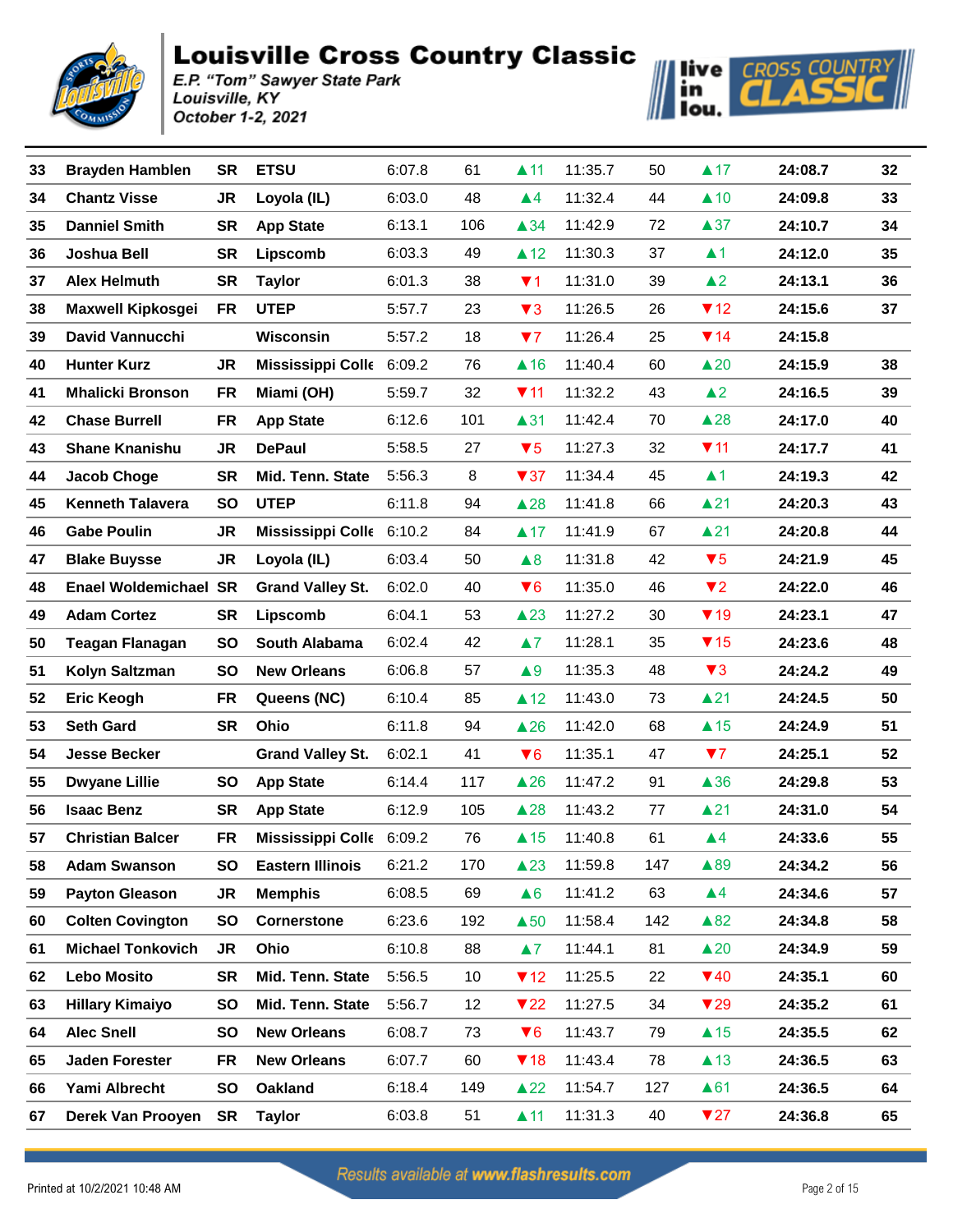



| 68  | <b>Ben Ewert</b>            | <b>SR</b> | Louisville               | 6:09.9 | 83  | $\P$ 1                  | 11:45.1 | 84  | $\triangle$ 16          | 24:37.2 | 66 |
|-----|-----------------------------|-----------|--------------------------|--------|-----|-------------------------|---------|-----|-------------------------|---------|----|
| 69  | <b>Dominic Smith</b>        | <b>SO</b> | <b>Tennessee Tech</b>    | 6:20.8 | 167 | $\blacktriangle$ 31     | 11:56.9 | 136 | $\triangle 67$          | 24:37.3 | 67 |
| 70  | <b>Cade Litolff</b>         | <b>SO</b> | <b>New Orleans</b>       | 6:11.5 | 92  | $\blacktriangledown$ 23 | 11:51.8 | 115 | $\triangle$ 45          | 24:38.2 | 68 |
| 71  | <b>Patrick Smith</b>        | <b>SR</b> | Lipscomb                 | 6:09.2 | 76  | $\triangle$ 12          | 11:41.3 | 64  | 77                      | 24:38.5 | 69 |
| 72  | <b>Grant O' Callaghan</b>   |           | Lipscomb                 | 6:09.7 | 81  | $\triangle 26$          | 11:37.5 | 55  | $\P$ 17                 | 24:39.0 | 70 |
| 73  | <b>Andrew Pilat</b>         | <b>JR</b> | <b>Eastern Illinois</b>  | 6:02.9 | 46  | $\blacktriangledown 8$  | 11:36.8 | 54  | $\P$ 19                 | 24:39.4 | 71 |
| 74  | <b>Erick Sanchez</b>        | JR        | Queens (NC)              | 6:20.7 | 166 | $\triangle$ 55          | 11:51.4 | 111 | $\triangle 37$          | 24:40.0 | 72 |
| 75  | <b>Caleb Bolus</b>          | <b>SO</b> | St. Francis (IL)         | 6:16.5 | 129 | $\triangle 37$          | 11:47.4 | 92  | $\blacktriangle$ 17     | 24:40.2 | 73 |
| 76  | <b>Isaac Kiprop</b>         | <b>SO</b> | Louisville               | 5:58.4 | 26  | $\blacktriangledown$ 23 | 11:35.6 | 49  | $\blacktriangledown$ 27 | 24:41.9 | 74 |
| 77  | Sean O'Connell              | JR        | Loyola (IL)              | 6:13.4 | 109 | $\blacktriangle$ 4      | 11:49.6 | 105 | $\triangle$ 28          | 24:42.5 | 75 |
| 78  | <b>Luke McNair</b>          | <b>SR</b> | <b>Tennessee-Marti</b>   | 6:08.7 | 73  | $\triangle$ 15          | 11:39.3 | 58  | $\blacktriangledown$ 20 | 24:42.7 | 76 |
| 79  | <b>Nate Jennings</b>        | FR        | Radford                  | 6:07.9 | 63  | $\blacktriangledown 8$  | 11:42.5 | 71  | $\blacktriangledown 8$  | 24:43.6 | 77 |
| 80  | <b>Tate Wyatt</b>           | JR        | <b>Memphis</b>           | 6:07.4 | 59  | $\blacktriangledown 6$  | 11:41.5 | 65  | $\P$ 15                 | 24:43.8 | 78 |
| 81  | <b>Will Bullock</b>         | <b>SO</b> | <b>Eastern Illinois</b>  | 6:10.7 | 87  | and the                 | 11:46.0 | 87  | $\triangle 6$           | 24:43.8 | 79 |
| 82  | <b>Ryan Teuscher</b>        | <b>SO</b> | <b>App State</b>         | 6:12.4 | 100 | $\blacktriangle$ 31     | 11:42.2 | 69  | $\P$ 13                 | 24:44.5 | 80 |
| 83  | <b>Richie Jacobo</b>        | <b>FR</b> | <b>Eastern Illinois</b>  | 6:16.5 | 129 | $\triangle 20$          | 11:50.5 | 109 | $\triangle 26$          | 24:45.6 | 81 |
| 84  | <b>Cole Kimmel</b>          |           | Lipscomb                 | 6:17.4 | 141 | $\triangle$ 33          | 11:50.2 | 108 | $\triangle$ 24          | 24:46.3 | 82 |
| 85  | <b>Marcos Garcia</b>        | JR        | <b>Grand Valley St.</b>  | 6:22.7 | 183 | $\triangle$ 52          | 11:55.8 | 131 | $\triangle$ 46          | 24:46.6 |    |
| 86  | <b>Taylor Vallangeon</b>    | <b>SO</b> | <b>Olivet Nazarene</b>   | 6:08.5 | 69  | $\blacktriangledown 6$  | 11:43.1 | 75  | $\P$ 11                 | 24:46.8 | 83 |
| 87  | <b>Max Polak</b>            | FR        | Miami (OH)               | 6:01.3 | 38  | $\P$ 18                 | 11:38.3 | 56  | $\blacktriangledown$ 31 | 24:46.9 | 84 |
| 88  | <b>Damian Rodriguez</b>     | <b>SO</b> | <b>DePaul</b>            | 6:13.7 | 110 | $\triangle$ 21          | 11:46.7 | 89  | $\blacktriangle$ 1      | 24:47.0 | 85 |
| 89  | <b>Myles Stoots</b>         | <b>SO</b> | <b>ETSU</b>              | 6:08.6 | 71  | $\P$ 4                  | 11:43.1 | 75  | $\P$ 14                 | 24:47.6 | 86 |
| 90  | <b>Miceal McCaul</b>        | <b>FR</b> | <b>Tennessee Tech</b>    | 6:21.5 | 174 | $\triangle 35$          | 11:57.6 | 139 | $\triangle$ 49          | 24:48.2 | 87 |
| 91  | <b>Dylan Christopher</b>    | <b>SR</b> | UNC-Greensborc 6:14.2    |        | 115 | $\blacktriangle$ 14     | 11:49.3 | 101 | $\triangle$ 10          | 24:49.4 | 88 |
| 92  | <b>Evan Del Rio</b>         | JR        | Mississippi Colle 6:11.1 |        | 91  | $\blacktriangle$ 11     | 11:43.8 | 80  | $\P$ 12                 | 24:50.4 | 89 |
| 93  | <b>John Ciprich</b>         | SO        | <b>UNC-Asheville</b>     | 6:13.8 | 111 | $\triangle$ 26          | 11:45.4 | 85  | $\blacktriangledown 8$  | 24:50.6 | 90 |
| 94  | <b>Gabriel Armijo</b>       | JR        | <b>UTEP</b>              | 6:04.1 | 53  | $\blacktriangledown$ 20 | 11:43.0 | 73  | $\nabla$ 21             | 24:51.7 | 91 |
| 95  | <b>Adam Hessler</b>         | <b>FR</b> | <b>UNC-Asheville</b>     | 6:09.5 | 80  | $\P$ 15                 | 11:48.3 | 95  | <b>College</b>          | 24:51.9 | 92 |
| 96  | <b>Thomas Knepshield SR</b> |           | <b>UNC-Greensborc</b>    | 6:12.2 | 97  | $\P$                    | 11:49.0 | 99  | $\triangle 3$           | 24:52.5 | 93 |
| 97  | <b>William Stamm</b>        | <b>FR</b> | <b>Bellarmine</b>        | 6:14.6 | 119 | $\blacktriangledown$ 3  | 11:53.1 | 122 | $\triangle 25$          | 24:52.7 | 94 |
| 98  | <b>Oliver Paleen</b>        |           | Wisconsin                | 6:06.5 | 56  | $\P$ 6                  | 11:41.1 | 62  | $\blacktriangledown 36$ | 24:53.7 |    |
| 99  | <b>Chase Atkins</b>         | <b>FR</b> | <b>Bellarmine</b>        | 6:13.2 | 108 | $\triangle$ 2           | 11:50.0 | 106 | $\blacktriangle 7$      | 24:54.1 | 95 |
| 100 | <b>Grant Gayan</b>          | <b>SR</b> | <b>Cornerstone</b>       | 6:24.1 | 195 | $\triangle 37$          | 12:01.7 | 158 | $\triangle$ 58          | 24:54.1 | 96 |
| 101 | <b>Braedon Methvin</b>      | <b>FR</b> | Mississippi Colle 6:17.6 |        | 143 | $\triangle$ 18          | 11:53.6 | 125 | $\triangle$ 24          | 24:54.7 | 97 |
| 102 | <b>Michael Zapherson</b>    | SO        | UNC-Greensborc 6:13.9    |        | 113 | $\triangle 9$           | 11:49.5 | 104 | $\blacktriangle$ 2      | 24:55.8 | 98 |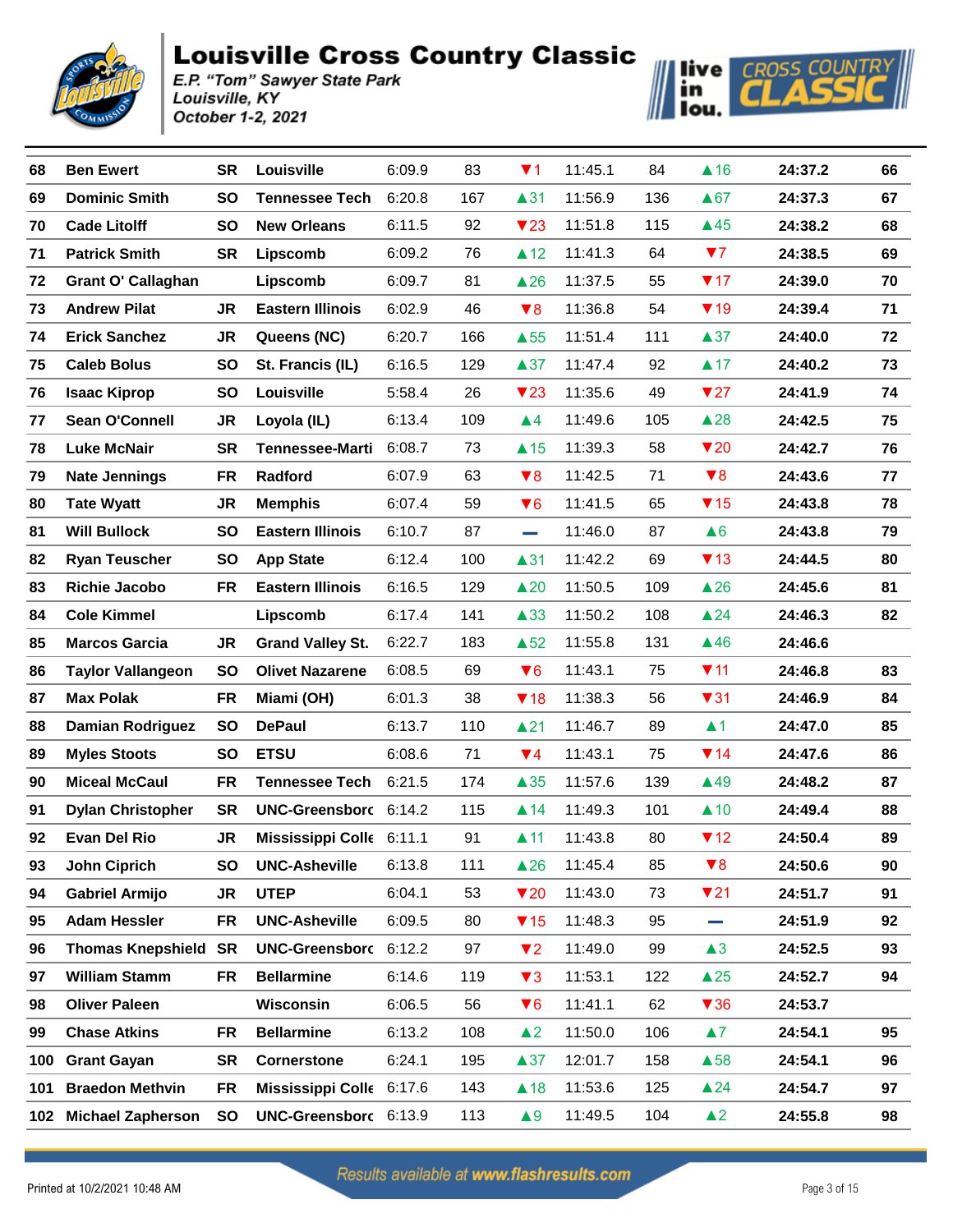



| 103 | <b>Dominic Bruce</b>    | SR        | <b>DePaul</b>            | 6:00.6 | 37  | $\P$ 1                  | 11:30.5 | 38  | $\blacktriangledown 65$ | 24:55.8 | 99  |
|-----|-------------------------|-----------|--------------------------|--------|-----|-------------------------|---------|-----|-------------------------|---------|-----|
| 104 | <b>Sam Shaylor</b>      | <b>SR</b> | Lipscomb                 | 6:16.5 | 129 | $\triangle$ 13          | 11:51.9 | 116 | $\triangle$ 12          | 24:56.5 |     |
| 105 | <b>Jordan Freese</b>    | <b>SO</b> | St. Francis (IL)         | 6:11.7 | 93  | $\blacktriangle 7$      | 11:45.5 | 86  | $\P$ 19                 | 24:57.5 | 100 |
| 106 | <b>Joshua Daggett</b>   | <b>FR</b> | Radford                  | 6:08.4 | 68  | $\nabla$ 26             | 11:48.0 | 94  | $\P$ 12                 | 24:59.0 | 101 |
| 107 | <b>Ben Butcher</b>      |           | Lipscomb                 | 6:16.7 | 134 | $\triangle$ 10          | 11:53.3 | 124 | $\triangle$ 17          | 24:59.5 |     |
| 108 | <b>Carlos Martinez</b>  | JR        | St. Francis (IL)         | 6:13.8 | 111 | $\triangle$ 15          | 11:48.6 | 96  | $\P$ 12                 | 24:59.7 | 102 |
| 109 | <b>Hunter Steinau</b>   | FR        | <b>High Point</b>        | 6:24.2 | 198 | $\triangle$ 53          | 11:59.3 | 145 | $\triangle$ 36          | 24:59.8 | 103 |
| 110 | <b>Gavin Cooper</b>     | <b>JR</b> | <b>ETSU</b>              | 6:12.6 | 101 | $\blacktriangledown 9$  | 11:50.8 | 110 | <b>Contract</b>         | 25:01.2 | 104 |
| 111 | <b>Nathan Kolbus</b>    | JR        | Loyola (IL)              | 6:13.1 | 106 | $\blacktriangle 7$      | 11:49.0 | 99  | $\P$ 12                 | 25:01.8 | 105 |
| 112 | <b>Ben Zaremba</b>      | JR        | <b>Grand Valley St.</b>  | 6:15.7 | 125 | $\triangle$ 23          | 11:49.4 | 102 | $\P$ 10                 | 25:02.2 |     |
|     | 113 Austen Cave         | SO        | <b>High Point</b>        | 6:26.6 | 224 | $\triangle 62$          | 12:03.1 | 162 | ▲49                     | 25:02.3 | 106 |
| 114 | <b>Daniel Lambert</b>   |           | <b>Grand Valley St.</b>  | 6:18.1 | 148 | $\triangle$ 13          | 11:56.8 | 135 | $\blacktriangle$ 21     | 25:02.9 |     |
| 115 | <b>Brian Rono</b>       | JR.       | Mid. Tenn. State         | 6:07.9 | 63  | $\P$ 19                 | 11:44.6 | 82  | $\blacktriangledown$ 33 | 25:03.7 | 107 |
| 116 | Dan Weizeorick          | FR        | <b>Marquette</b>         | 6:23.4 | 189 | $\blacktriangledown 6$  | 12:13.4 | 195 | ▲79                     | 25:03.9 | 108 |
| 117 | <b>Michael Reif</b>     | FR        | St. Francis (IL)         | 6:17.1 | 137 | ▲41                     | 11:48.6 | 96  | 721                     | 25:04.5 | 109 |
| 118 | <b>Brock Kelly</b>      | FR        | Mississippi Colle 6:15.1 |        | 121 | $\blacktriangle$ 4      | 11:52.3 | 117 | $\P$ 1                  | 25:05.2 | 110 |
|     | 119 Colin Kane          | SO        | <b>Oakland</b>           |        |     |                         |         |     |                         | 25:05.6 | 111 |
| 120 | <b>Nicholas Thoma</b>   | <b>SR</b> | UNC-Greensborc 6:16.2    |        | 128 | $\triangle 22$          | 11:50.0 | 106 | $\P$ 14                 | 25:06.1 | 112 |
| 121 | Dan Conway              | SO        | Miami (OH)               | 6:08.2 | 67  | $\blacktriangledown$ 23 | 11:47.1 | 90  | $\blacktriangledown$ 31 | 25:06.5 | 113 |
|     | 122 Ian Miller          | SO        | <b>High Point</b>        | 6:25.3 | 210 | $\blacktriangle$ 41     | 12:05.4 | 169 | $\triangle 47$          | 25:06.6 | 114 |
|     | 123 Nick Saul           | SO        | Miami (OH)               | 6:10.4 | 85  | $\P$ 45                 | 11:55.5 | 130 | $\blacktriangle 7$      | 25:06.6 | 115 |
| 124 | Oscar Tejeda            | JR        | St. Francis (IL)         | 6:14.9 | 120 | $\blacktriangledown 6$  | 11:54.0 | 126 | $\blacktriangle$ 2      | 25:07.6 | 116 |
|     | 125 Alex Tam            | JR        | Miami (OH)               | 6:16.5 | 129 | $\nabla$ 21             | 12:00.1 | 150 | $\triangle 25$          | 25:08.8 | 117 |
| 126 | <b>George Payne</b>     | SO        | <b>Tennessee-Marti</b>   | 6:10.9 | 89  | $\blacktriangledown$ 29 | 11:52.5 | 118 | $\blacktriangledown 8$  | 25:08.9 | 118 |
|     | 127 Oliver Wilson-Cook  | <b>SO</b> | <b>App State</b>         | 6:24.1 | 195 | $\triangle 23$          | 12:05.7 | 172 | $\triangle$ 45          | 25:09.0 | 119 |
| 128 | <b>Charles Harders</b>  | JR        | Miami (OH)               | 5:56.4 | 9   | $\blacktriangledown$ 20 | 11:26.9 | 29  | $\blacktriangledown 99$ | 25:09.7 | 120 |
| 129 | <b>Nick Lewis</b>       | FR        | <b>Bellarmine</b>        | 6:19.8 | 157 | $\triangle 20$          | 11:57.0 | 137 | $\blacktriangle 8$      | 25:09.9 | 121 |
| 130 | <b>Josh Whitaker</b>    | JR        | <b>Eastern Illinois</b>  | 6:15.6 | 124 | $\blacktriangledown 9$  | 11:56.7 | 133 | $\triangle 3$           | 25:10.7 |     |
| 131 | Juan Olmos              | FR        | <b>UTEP</b>              | 6:12.0 | 96  | $\P$ 18                 | 11:51.6 | 114 | $\P$ 17                 | 25:10.9 | 122 |
| 132 | <b>Benjamin Bayless</b> | <b>SO</b> | Miami (OH)               | 6:09.4 | 79  | $\P$ 17                 | 11:48.6 | 96  | $\blacktriangledown 36$ | 25:11.4 |     |
| 133 | <b>Ababu Mohamed</b>    | <b>SR</b> | <b>Tennessee Tech</b>    | 6:21.3 | 172 | $\triangle 32$          | 11:57.7 | 140 | $\blacktriangle 7$      | 25:12.0 | 123 |
|     | 134 Obsaa Feda          | <b>SO</b> | Miami (OH)               | 5:59.7 | 32  | 727                     | 11:40.3 | 59  | 75                      | 25:12.3 |     |
| 135 | <b>Ethan Stamey</b>     | FR        | <b>Montreat</b>          | 6:25.6 | 213 | $\P$                    | 12:15.8 | 215 | $\triangle 80$          | 25:12.5 | 124 |
| 136 | <b>Mark Dames</b>       | <b>SO</b> | St. Francis (IL)         | 6:19.9 | 159 | $\blacktriangledown 9$  | 12:04.7 | 168 | $\triangle 32$          | 25:12.8 | 125 |
| 137 | <b>Nate Smith</b>       | SO        | <b>Bellarmine</b>        | 6:24.8 | 203 | $\triangle$ 50          | 12:00.8 | 153 | $\triangle$ 16          | 25:13.2 | 126 |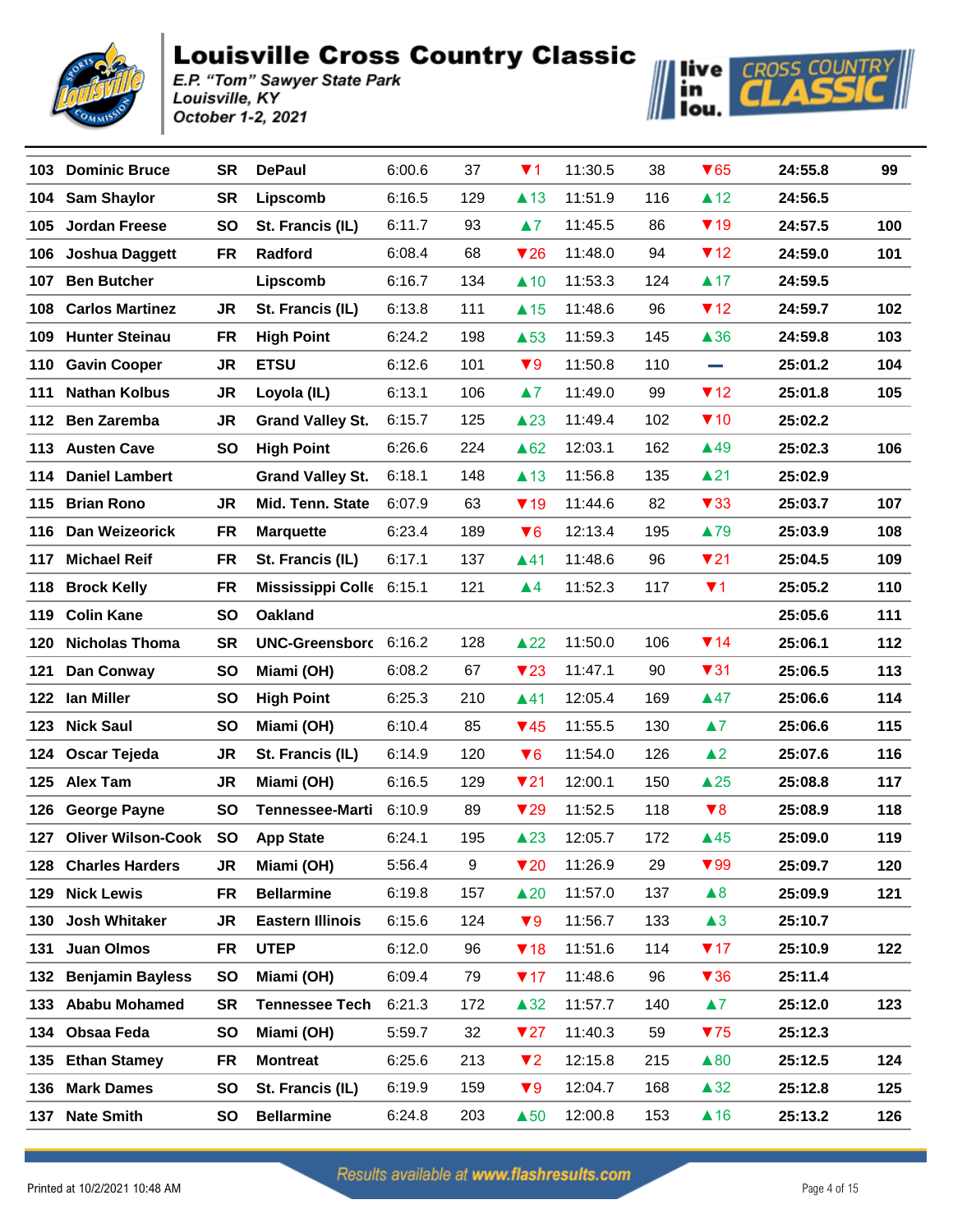



|     | 138 Seth Bowden          | JR        | <b>ETSU</b>               | 6:21.8 | 177 | $\blacktriangle$ 14     | 12:03.2 | 163 | $\triangle 25$          | 25:13.9 | 127 |
|-----|--------------------------|-----------|---------------------------|--------|-----|-------------------------|---------|-----|-------------------------|---------|-----|
| 139 | <b>Cole Benoit</b>       | <b>SO</b> | Mississippi Colle 6:16.8  |        | 135 | $\blacktriangle$ 7      | 11:54.8 | 128 | $\P$ 11                 | 25:14.6 | 128 |
|     | 140 Wendesen King        | <b>SO</b> | Ohio                      | 6:16.1 | 126 | $\triangle$ 44          | 11:44.6 | 82  | $\blacktriangledown$ 58 | 25:14.9 | 129 |
| 141 | <b>Ryan Taylor</b>       | <b>SR</b> | <b>DePaul</b>             | 6:14.1 | 114 | $\P$ 19                 | 11:56.7 | 133 | $\blacktriangledown 8$  | 25:15.0 | 130 |
|     | 142 Onesmus Kemboi       | <b>SR</b> | South Alabama             | 6:16.6 | 133 | $\blacktriangle$ 14     | 11:53.0 | 119 | $\blacktriangledown$ 23 | 25:15.2 | 131 |
| 143 | <b>Nolan Hester</b>      | <b>FR</b> | <b>Bellarmine</b>         | 6:16.1 | 126 | 717                     | 11:58.7 | 143 | <b>College</b>          | 25:15.4 | 132 |
| 144 | <b>DK Schnieders</b>     | <b>FR</b> | <b>Bellarmine</b>         | 6:20.0 | 160 | $\triangle 5$           | 12:01.2 | 155 | $\blacktriangle$ 11     | 25:15.6 | 133 |
| 145 | <b>Shane Pease</b>       | <b>SR</b> | <b>Roberts Wesleya</b>    | 6:08.6 | 71  | $\Psi$ 41               | 11:51.5 | 112 | $\blacktriangledown$ 33 | 25:16.3 | 134 |
|     | 146 Josh Krafsur         | <b>JR</b> | <b>ETSU</b>               | 6:34.1 | 275 | $\triangle$ 48          | 12:18.3 | 227 | ▲81                     | 25:16.5 | 135 |
| 147 | <b>Nate Pudner</b>       | <b>SR</b> | South Alabama             | 6:20.0 | 160 | $\blacktriangle 4$      | 12:01.3 | 156 | $\triangle 9$           | 25:18.2 | 136 |
| 148 | <b>Hayden Colclasure</b> | FR        | <b>Olivet Nazarene</b>    | 6:21.0 | 168 | $\blacktriangledown 8$  | 12:06.8 | 176 | $\triangle$ 28          | 25:18.7 | 137 |
| 149 | <b>Noah Steffen</b>      | JR        | <b>Grand Valley St.</b>   | 6:15.4 | 123 | $\P$ 15                 | 11:57.5 | 138 | 711                     | 25:19.2 |     |
| 150 | <b>Spencer Smucker</b>   | JR        | <b>High Point</b>         | 6:23.5 | 191 | $\triangle 25$          | 12:04.1 | 166 | $\triangle$ 16          | 25:19.6 | 138 |
| 151 | <b>Harry Louradour</b>   | <b>FR</b> | <b>West Texas A&amp;M</b> | 6:06.3 | 55  | $\blacktriangledown$ 33 | 11:46.2 | 88  | $\blacktriangledown 63$ | 25:20.3 |     |
|     | 152 James Betts          | SR        | <b>Roberts Wesleya</b>    | 6:06.9 | 58  | $\blacktriangledown 61$ | 11:53.0 | 119 | $\blacktriangledown$ 33 | 25:20.7 | 139 |
| 153 | <b>Thomas Mueller</b>    | <b>SR</b> | <b>Detroit Mercy</b>      | 6:17.2 | 140 | $\blacktriangle$ 21     | 11:53.0 | 119 | $\blacktriangledown 34$ | 25:22.1 | 140 |
|     | 154 David Zeller         | FR        | <b>Marquette</b>          | 6:21.2 | 170 | $\triangle$ 10          | 12:02.2 | 160 | $\triangle 6$           | 25:22.3 | 141 |
| 155 | <b>Will Cahill</b>       | <b>FR</b> | <b>Tennessee-Marti</b>    | 6:09.7 | 81  | $\blacktriangledown 51$ | 11:56.2 | 132 | $\blacktriangledown$ 23 | 25:22.9 | 142 |
|     | 156 Jonathan Boyd        | JR        | Chattanooga               | 6:33.4 | 268 | $\triangle$ 45          | 12:17.4 | 223 | $\triangle 67$          | 25:23.7 | 143 |
| 157 | <b>Ben Datte</b>         |           | <b>App State</b>          | 6:32.3 | 258 | $\triangle 37$          | 12:17.0 | 221 | $\triangle 64$          | 25:24.6 | 144 |
|     | 158 Griffin Lehnhardt    | FR        | <b>DePaul</b>             | 6:18.0 | 146 | $\P$ 13                 | 12:01.8 | 159 | $\blacktriangle$ 1      | 25:25.0 | 145 |
| 159 | <b>Enrique Romo</b>      | <b>SO</b> | <b>Olivet Nazarene</b>    | 6:33.4 | 268 | $\triangle$ 40          | 12:18.4 | 228 | ▲69                     | 25:25.2 | 146 |
|     | 160 Remi Liberse         | FR        | Queens (NC)               | 6:20.6 | 165 | $\blacktriangle$ 11     | 12:00.9 | 154 | $\blacktriangledown 6$  | 25:26.5 | 147 |
| 161 | <b>Stephen Gray</b>      | <b>SR</b> | <b>High Point</b>         | 6:25.8 | 217 | $\triangle$ 43          | 12:06.2 | 174 | $\triangle$ 13          | 25:26.9 | 148 |
|     | 162 Jonathan Schwind     |           | Lipscomb                  | 6:17.0 | 136 | $\P$ 12                 | 11:59.9 | 148 | $\P$ 14                 | 25:27.0 |     |
|     | 163 Cole Streich         |           | Lipscomb                  | 6:17.1 | 137 | $\P$ 11                 | 11:59.9 | 148 | $\P$ 15                 | 25:27.9 |     |
|     | 164 Hudson Hurst         | FR        | <b>Memphis</b>            | 6:12.8 | 104 | $\P$ 42                 | 11:59.4 | 146 | $\P$ 18                 | 25:28.0 | 149 |
|     | 165 Gustavo Posada       | FR        | <b>West Texas A&amp;M</b> | 6:00.0 | 34  | $\P$ 18                 | 11:36.2 | 52  | $\P$ 113                | 25:28.4 |     |
|     | 166 Ryan Brown           | JR        | <b>App State</b>          | 6:25.6 | 213 | $\triangle 20$          | 12:13.0 | 193 | $\triangle 27$          | 25:28.7 |     |
| 167 | Jordan Janusiak          | JR        | <b>Marquette</b>          | 6:28.0 | 234 | $\triangle 30$          | 12:14.5 | 204 | $\triangle 37$          | 25:28.7 | 150 |
| 168 | <b>Robby Prescott</b>    | JR        | <b>Eastern Illinois</b>   | 6:12.3 | 99  | $\blacktriangledown$ 3  | 11:49.4 | 102 | $\blacktriangledown 66$ | 25:29.1 |     |
| 169 | <b>Charlie Slaughter</b> | SO        | South Alabama             | 6:14.3 | 116 | $\blacktriangledown$ 36 | 12:00.6 | 152 | $\P$ 17                 | 25:30.3 | 151 |
| 170 | <b>Daniel O'Dell</b>     | JR        | <b>Montreat</b>           | 6:28.8 | 239 | $\triangle$ 52          | 12:11.1 | 187 | $\blacktriangle$ 17     | 25:30.8 | 152 |
| 171 | <b>Chase Faudi</b>       | FR        | <b>Tennessee Tech</b>     | 6:24.9 | 205 | $\blacktriangledown$ 3  | 12:14.8 | 208 | $\triangle 37$          | 25:31.2 | 153 |
| 172 | <b>Calbert Guest</b>     | FR        | <b>App State</b>          | 6:25.4 | 212 | $\triangle$ 16          | 12:13.6 | 196 | $\triangle$ 24          | 25:31.6 |     |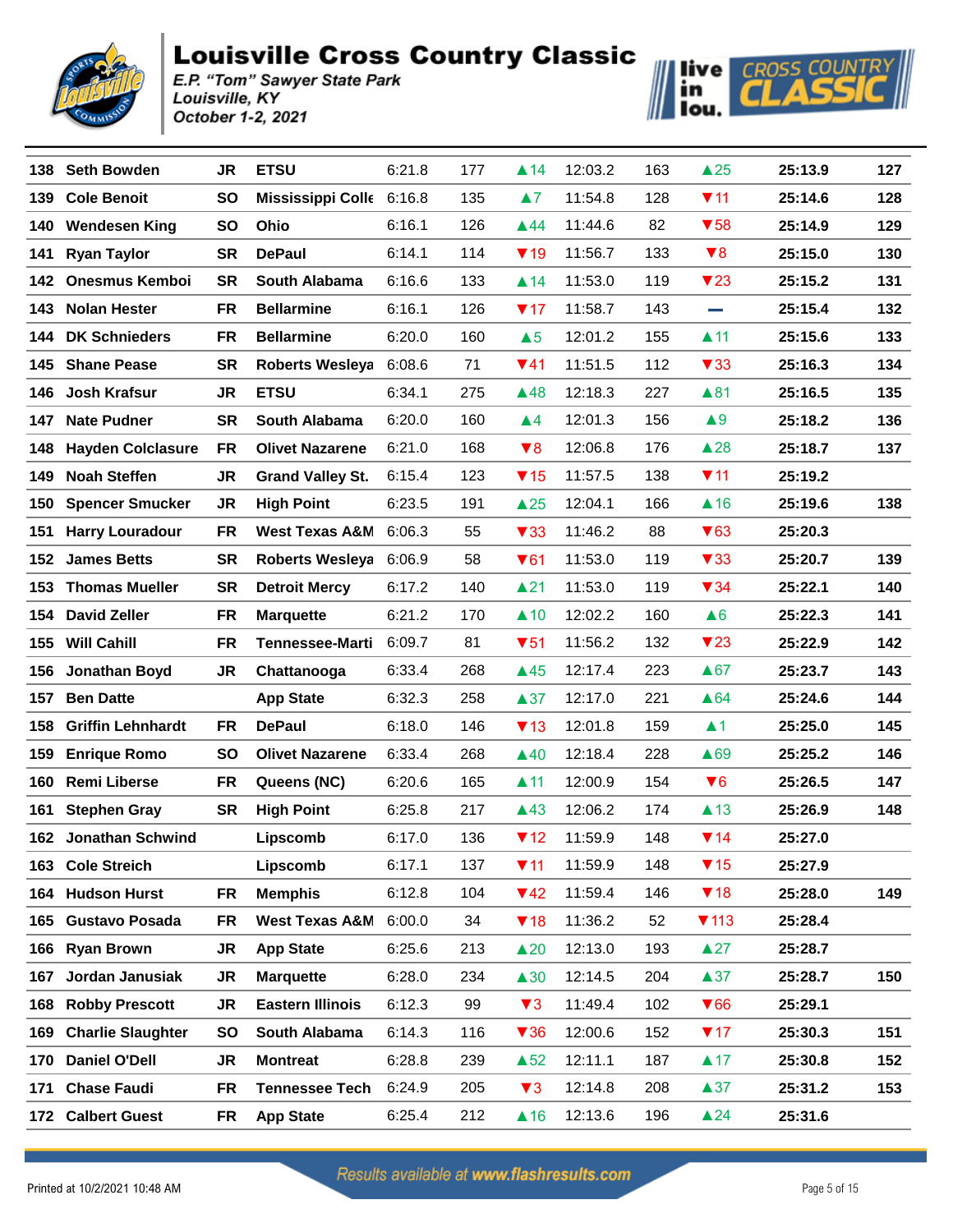



| 173 | <b>Guillermo Ibarra</b> | FR        | Loyola (IL)               | 6:03.9 | 52  | $\Psi$ 40               | 11:47.4 | 92  | $\blacktriangledown 81$ | 25:31.7 | 154 |
|-----|-------------------------|-----------|---------------------------|--------|-----|-------------------------|---------|-----|-------------------------|---------|-----|
| 174 | <b>Ethan Long</b>       |           | <b>UNC-Greensborc</b>     | 6:26.7 | 225 | $\triangle 32$          | 12:13.0 | 193 | $\blacktriangle$ 19     | 25:31.9 | 155 |
| 175 | <b>Jackson Nichols</b>  | <b>FR</b> | <b>App State</b>          | 6:25.7 | 215 | $\blacktriangle$ 1      | 12:15.7 | 214 | $\triangle$ 39          | 25:32.9 |     |
| 176 | <b>Cooper Marchal</b>   | <b>JR</b> | Louisville                | 6:22.1 | 180 | $\blacktriangledown$ 3  | 12:09.1 | 183 | $\blacktriangle 7$      | 25:33.4 | 156 |
| 177 | <b>Graham Ferguson</b>  | FR        | <b>High Point</b>         | 6:27.0 | 227 | $\triangle$ 38          | 12:12.5 | 189 | $\triangle$ 12          | 25:33.9 | 157 |
| 178 | <b>Will Oglesby</b>     | <b>SR</b> | <b>Tennessee-Marti</b>    | 6:19.5 | 155 | $\P$ 18                 | 12:06.1 | 173 | $\blacktriangledown 5$  | 25:33.9 | 158 |
| 179 | <b>Calvin Allen</b>     | SO        | <b>West Texas A&amp;M</b> | 6:17.5 | 142 | $\blacktriangledown$ 22 | 12:03.5 | 164 | $\P$ 15                 | 25:34.4 |     |
| 180 | <b>Samuel Baustert</b>  |           | <b>Grand Valley St.</b>   | 6:18.5 | 150 | $\triangle 6$           | 11:59.2 | 144 | $\blacktriangledown$ 36 | 25:34.5 |     |
| 181 | <b>Zak Kindl</b>        | <b>SR</b> | <b>Marquette</b>          | 6:27.7 | 232 | $\triangle 28$          | 12:14.5 | 204 | $\triangle$ 23          | 25:35.4 | 159 |
| 182 | <b>Oscar Hernandez</b>  | JR        | <b>Detroit Mercy</b>      | 6:26.5 | 223 | $\triangle 32$          | 12:12.6 | 191 | $\blacktriangle 9$      | 25:35.5 | 160 |
| 183 | <b>Bing Hudson</b>      |           | Lipscomb                  | 6:24.9 | 205 | $\triangle 27$          | 12:08.0 | 178 | $\blacktriangledown 5$  | 25:36.8 |     |
| 184 | <b>Logan Brown</b>      | SO        | <b>Mount Union</b>        |        |     |                         |         |     |                         | 25:37.4 |     |
| 185 | <b>Daniel Hopkins</b>   | FR        | <b>UNC-Asheville</b>      | 6:19.2 | 152 | $\blacktriangledown$ 23 | 12:06.7 | 175 | $\P$ 10                 | 25:38.7 | 161 |
| 186 | <b>Jake Bertelsen</b>   | JR        | Miami (OH)                | 6:07.9 | 63  | $\P$ 49                 | 11:51.5 | 112 | $\P$ 74                 | 25:39.4 |     |
| 187 | <b>Adam Wright</b>      | <b>SR</b> | Queens (NC)               | 6:20.2 | 162 | $\blacktriangle$ 21     | 11:58.0 | 141 | $\P$ 46                 | 25:40.1 | 162 |
| 188 | Victor Kemboi           | <b>SO</b> | <b>Tennessee-Marti</b>    | 6:19.8 | 157 | $\blacktriangledown$ 23 | 12:08.3 | 180 | $\blacktriangledown 8$  | 25:40.5 | 163 |
| 189 | <b>Ryan Phillips</b>    | JR        | Chattanooga               | 6:32.8 | 262 | $\blacktriangle$ 41     | 12:17.0 | 221 | $\triangle 32$          | 25:40.9 | 164 |
| 190 | <b>Patrick Hetlage</b>  | SO        | <b>Marquette</b>          | 6:21.7 | 175 | $\blacktriangle 9$      | 12:04.1 | 166 | $\blacktriangledown$ 24 | 25:40.9 | 165 |
| 191 | <b>William Hardig</b>   | SR        | <b>ETSU</b>               | 6:28.1 | 235 | $\triangle$ 18          | 12:16.3 | 217 | $\triangle 26$          | 25:41.2 | 166 |
|     | 192 Chandler Gibson     | JR        | <b>Bellarmine</b>         | 6:26.7 | 225 | $\triangle$ 12          | 12:15.4 | 213 | $\triangle$ 21          | 25:41.4 | 167 |
|     | 193 Hudson Hall         | FR        | <b>Tennessee-Marti</b>    | 6:19.5 | 155 | $\Psi$ 6                | 12:02.8 | 161 | $\blacktriangledown$ 32 | 25:41.6 | 168 |
| 194 | <b>Clayton Kirkus</b>   | <b>FR</b> | <b>Tennessee Tech</b>     | 6:26.1 | 219 | $\blacktriangle 9$      | 12:15.1 | 210 | $\triangle$ 16          | 25:43.2 | 169 |
| 195 | <b>Jordan Thomas</b>    | FR        | <b>ETSU</b>               | 6:26.1 | 219 | $\triangle$ 15          | 12:14.5 | 204 | $\blacktriangle 9$      | 25:43.4 |     |
| 196 | <b>Noah Friske</b>      | SO        | St. Francis (IL)          | 6:02.9 | 46  | $\P$ 138                | 12:09.3 | 184 | $\P$ 12                 | 25:43.7 |     |
|     | 197 Caleb Kirchoff      | <b>SR</b> | <b>App State</b>          | 6:32.1 | 256 | $\triangle 37$          | 12:16.9 | 219 | $\triangle$ 22          | 25:44.0 |     |
| 198 | Joseph Thoma            | JR        | UNC-Greensborc 6:15.2     |        | 122 | <b>College</b>          | 11:53.1 | 122 | 76                      | 25:44.2 | 170 |
| 199 | <b>Luke Richards</b>    | FR        | Radford                   | 6:21.9 | 178 | $\P$ 11                 | 12:12.5 | 189 | $\P$ 10                 | 25:44.3 | 171 |
| 200 | Josh Meiman             | FR        | <b>Bellarmine</b>         | 6:23.3 | 188 | $\triangle$ 18          | 12:05.5 | 170 | $\blacktriangledown$ 30 | 25:44.4 |     |
| 201 | <b>Adam Jesse</b>       | FR        | <b>Oakland</b>            | 6:36.8 | 293 | $\triangle$ 40          | 12:28.3 | 253 | $\triangle$ 52          | 25:45.6 | 172 |
| 202 | <b>Jared Peaslee</b>    | FR        | South Alabama             | 6:17.7 | 144 | $\P$ 13                 | 12:01.6 | 157 | $\P$ 45                 | 25:46.6 | 173 |
| 203 | <b>Adam Gomez</b>       | FR        | Mississippi Colle 6:33.0  |        | 263 | $\blacktriangle$ 19     | 12:25.7 | 244 | $\blacktriangle$ 41     | 25:47.0 |     |
| 204 | <b>Austin Burke</b>     |           | <b>Marquette</b>          | 6:31.1 | 249 | $\triangle$ 13          | 12:22.3 | 236 | $\triangle 32$          | 25:47.0 | 174 |
| 205 | <b>Blake Kasper</b>     | FR        | Roberts Wesleya           | 6:17.7 | 144 | $\blacktriangledown$ 33 | 12:07.3 | 177 | $\blacktriangledown$ 28 | 25:48.0 | 175 |
| 206 | <b>Christian Collis</b> | FR        | Oakland                   | 6:31.4 | 252 | $\blacktriangle$ 11     | 12:24.7 | 241 | $\triangle$ 35          | 25:51.4 | 176 |
| 207 | <b>Ethan Meyer</b>      | SO        | Louisville                | 6:11.0 | 90  | 75                      | 12:04.0 | 165 | $\P$ 42                 | 25:54.5 | 177 |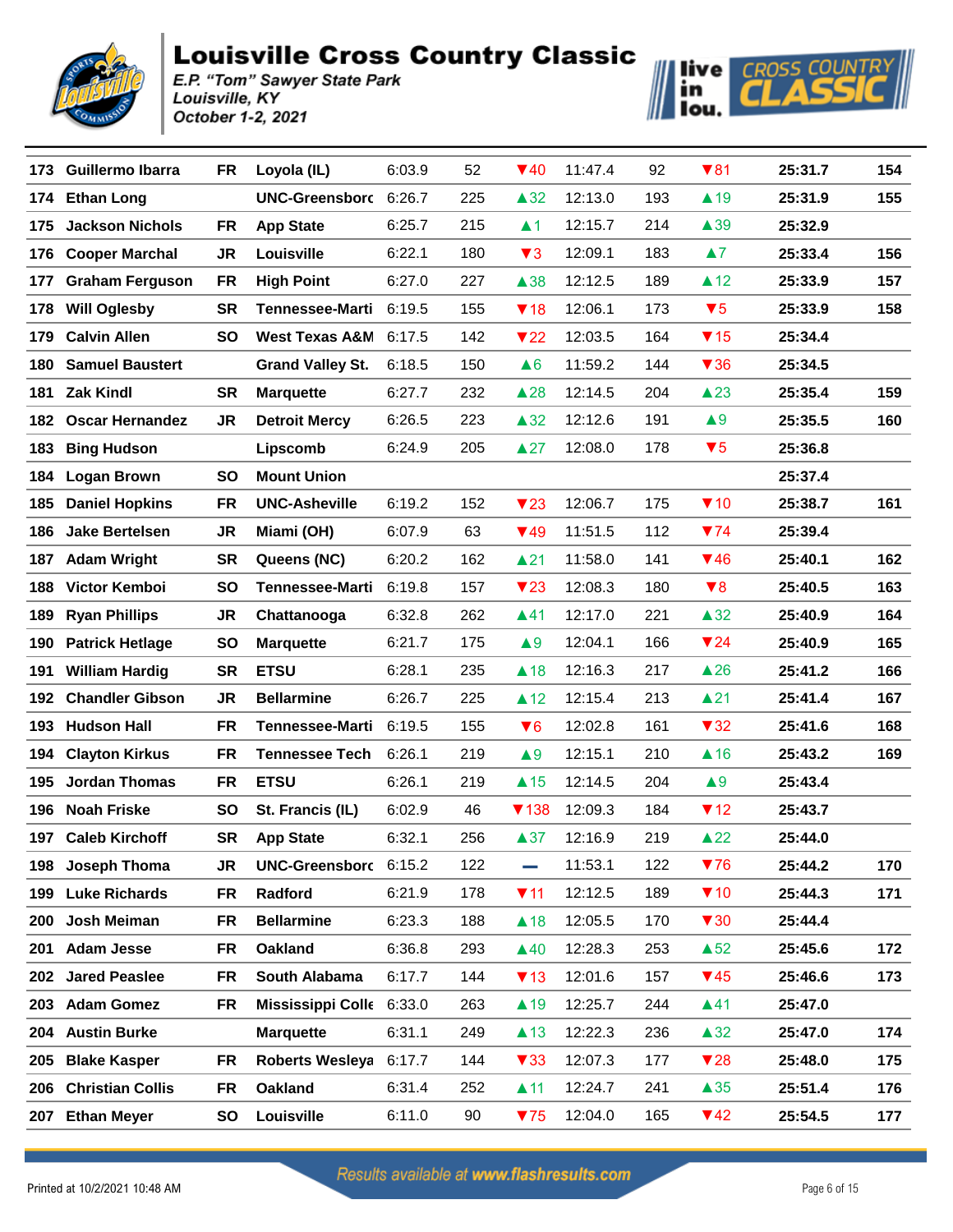



| 208 | <b>Andy Stohr</b>          |           | Lipscomb                 | 6:24.1 | 195 | $\blacktriangle$ 15     | 12:08.3 | 180 | $\blacktriangledown$ 28 | 25:54.7 |     |
|-----|----------------------------|-----------|--------------------------|--------|-----|-------------------------|---------|-----|-------------------------|---------|-----|
| 209 | <b>Jax Ledford</b>         | <b>FR</b> | <b>UNC-Asheville</b>     | 6:24.0 | 194 | $\blacktriangledown$ 24 | 12:16.5 | 218 | $\triangle 9$           | 25:55.8 | 178 |
| 210 | <b>Nate Vruggink</b>       | <b>SO</b> | <b>Cornerstone</b>       | 6:25.0 | 207 | $\blacktriangledown 5$  | 12:15.3 | 212 | $\triangle$ 2           | 25:56.0 | 179 |
| 211 | <b>Ryan Burchett</b>       |           | <b>Bellarmine</b>        | 6:25.0 | 207 | $\blacktriangle$ 11     | 12:13.6 | 196 | $\P$ 15                 | 25:56.3 |     |
| 212 | <b>Dylan Branch</b>        | <b>SO</b> | <b>Montreat</b>          | 6:23.0 | 185 | $\blacktriangledown$ 25 | 12:15.1 | 210 | $\P$                    | 25:56.4 | 180 |
| 213 | <b>Ben Dertinger</b>       | FR        | <b>High Point</b>        | 6:25.3 | 210 | $\blacktriangle$ 31     | 12:08.1 | 179 | $\blacktriangledown 34$ | 25:56.8 |     |
| 214 | <b>Nate Mayo</b>           | <b>JR</b> | <b>Olivet Nazarene</b>   | 6:36.1 | 285 | $\triangle 25$          | 12:30.9 | 260 | $\triangle$ 46          | 25:56.9 | 181 |
| 215 | <b>Cole Davis</b>          | <b>SO</b> | <b>Tennessee-Marti</b>   | 6:22.7 | 183 | $\P$ 19                 | 12:14.2 | 202 | $\P$ 13                 | 25:57.1 | 182 |
| 216 | <b>Mitch Cox</b>           | <b>FR</b> | Queens (NC)              | 6:20.4 | 163 | $\triangle$ 12          | 12:00.4 | 151 | $\blacktriangledown 65$ | 25:58.4 | 183 |
| 217 | <b>Hillary Toroitich</b>   | <b>FR</b> | <b>Mid. Tenn. State</b>  | 6:20.4 | 163 | $\blacktriangledown$    | 12:05.5 | 170 | $\P$ 47                 | 25:59.2 | 184 |
|     | 218 Yusuf Muhamud          | <b>JR</b> | <b>UTEP</b>              | 6:12.2 | 97  | $\blacktriangledown$ 32 | 11:54.9 | 129 | $\blacktriangledown 89$ | 25:59.8 | 185 |
| 219 | <b>Michael Sims</b>        | <b>JR</b> | <b>UTEP</b>              | 6:42.0 | 316 | $\blacktriangle$ 14     | 12:44.9 | 302 | $\triangle$ 83          | 25:59.9 | 186 |
|     | 220 Lance Cunigan          | <b>SO</b> | South Alabama            | 6:27.0 | 227 | $\triangle$ 2           | 12:18.0 | 225 | $\triangle 5$           | 26:00.1 | 187 |
| 221 | <b>Rene Tamez</b>          | FR        | <b>Montreat</b>          | 6:29.8 | 241 | $\triangle 3$           | 12:22.8 | 238 | $\triangle$ 17          | 26:00.9 | 188 |
| 222 | <b>Gavin Glaza</b>         | SR        | <b>DePaul</b>            | 6:22.0 | 179 | $\P$ 13                 | 12:12.8 | 192 | $\blacktriangledown$ 30 | 26:02.8 | 189 |
| 223 | Joshua Johnson             | <b>SR</b> | Roberts Wesleya          | 6:21.7 | 175 | $\blacktriangledown$ 27 | 12:14.2 | 202 | $\P$ 21                 | 26:03.7 | 190 |
|     | 224 Alexzander Schell      | <b>SR</b> | <b>Tennessee-Marti</b>   | 6:24.2 | 198 | $\blacktriangledown 6$  | 12:14.5 | 204 | $\blacktriangledown$ 20 | 26:04.3 |     |
| 225 | <b>Nathan Richards</b>     | <b>JR</b> | <b>Montreat</b>          | 6:29.9 | 242 | $\triangle$ 12          | 12:19.6 | 230 | $\triangle 5$           | 26:05.2 | 191 |
| 226 | <b>Brian Risse</b>         | <b>SO</b> | Lipscomb                 | 6:25.7 | 215 | $\triangle$ 16          | 12:13.8 | 199 | $\blacktriangledown$ 27 | 26:05.7 |     |
| 227 | <b>Nathan Streitmatter</b> | <b>JR</b> | <b>Taylor</b>            | 6:38.1 | 299 | $\triangle 37$          | 12:31.1 | 262 | $\triangle 35$          | 26:07.4 | 192 |
| 228 | <b>Connor White</b>        | <b>SR</b> | <b>Taylor</b>            | 6:33.9 | 273 | $\triangle 24$          | 12:26.5 | 249 | $\blacktriangle$ 21     | 26:07.7 | 193 |
| 229 | <b>Liam Walsh</b>          | FR.       | <b>Memphis</b>           | 6:24.4 | 200 | $\blacktriangledown$ 30 | 12:19.6 | 230 | $\blacktriangle$ 1      | 26:09.5 | 194 |
| 230 | <b>Carter Vandermeer</b>   | FR        | <b>Cornerstone</b>       | 6:43.5 | 322 | $\triangle 28$          | 12:41.2 | 294 | $\triangle 64$          | 26:10.2 | 195 |
| 231 | Sam Sikora                 | FR.       | Radford                  | 6:24.7 | 202 | $\blacktriangledown$ 22 | 12:17.5 | 224 | 77                      | 26:11.0 | 196 |
|     | 232 Quinn Jacquez          | <b>FR</b> | <b>UNC-Asheville</b>     | 6:32.3 | 258 | $\triangle$ 18          | 12:23.6 | 240 | $\triangle 8$           | 26:11.9 | 197 |
| 233 | <b>Andrew Henton</b>       | <b>FR</b> | <b>Memphis</b>           | 6:22.5 | 181 | $\blacktriangledown 34$ | 12:15.8 | 215 | $\P$ 18                 | 26:12.7 | 198 |
| 234 | Joe Knanishu               | SO        | <b>DePaul</b>            | 6:21.4 | 173 | $\P$ 12                 | 12:09.9 | 185 | $\P$ 49                 | 26:13.0 | 199 |
| 235 | <b>Cade Ferron</b>         | SO        | <b>Marquette</b>         | 6:31.0 | 248 | $\triangle$ 2           | 12:26.1 | 246 | $\blacktriangle$ 11     | 26:13.5 | 200 |
| 236 | <b>Reece Collie</b>        | FR        | Lipscomb                 | 6:18.0 | 146 | $\blacktriangledown 63$ | 12:14.9 | 209 | $\blacktriangledown$ 27 | 26:14.4 |     |
| 237 | <b>Jacob Britt</b>         | FR        | Mississippi Colle 6:33.0 |        | 263 | $\triangle 20$          | 12:25.5 | 243 | $\triangle 6$           | 26:15.9 |     |
| 238 | Luke Koopman               | JR        | <b>Cornerstone</b>       | 6:42.4 | 318 | $\triangle 35$          | 12:38.5 | 283 | $\triangle$ 45          | 26:16.9 | 201 |
| 239 | <b>Dylan Zeller</b>        | <b>FR</b> | <b>ETSU</b>              | 6:23.7 | 193 | $\blacktriangledown$ 33 | 12:18.1 | 226 | $\P$ 13                 | 26:18.3 |     |
| 240 | <b>Gary Sandrock</b>       | FR        | <b>New Orleans</b>       | 6:19.2 | 152 | $\Psi$ 47               | 12:13.8 | 199 | $\P$ 41                 | 26:19.4 | 202 |
| 241 | <b>Greg Van Hollen</b>     | <b>SO</b> | <b>Marquette</b>         | 6:38.2 | 300 | $\triangle$ 23          | 12:36.6 | 277 | $\triangle$ 36          | 26:21.4 |     |
|     | 242 Chase Grauel           |           | Miami (OH)               | 6:27.0 | 227 | $\blacktriangledown$ 23 | 12:26.9 | 250 | $\triangle 8$           | 26:23.4 |     |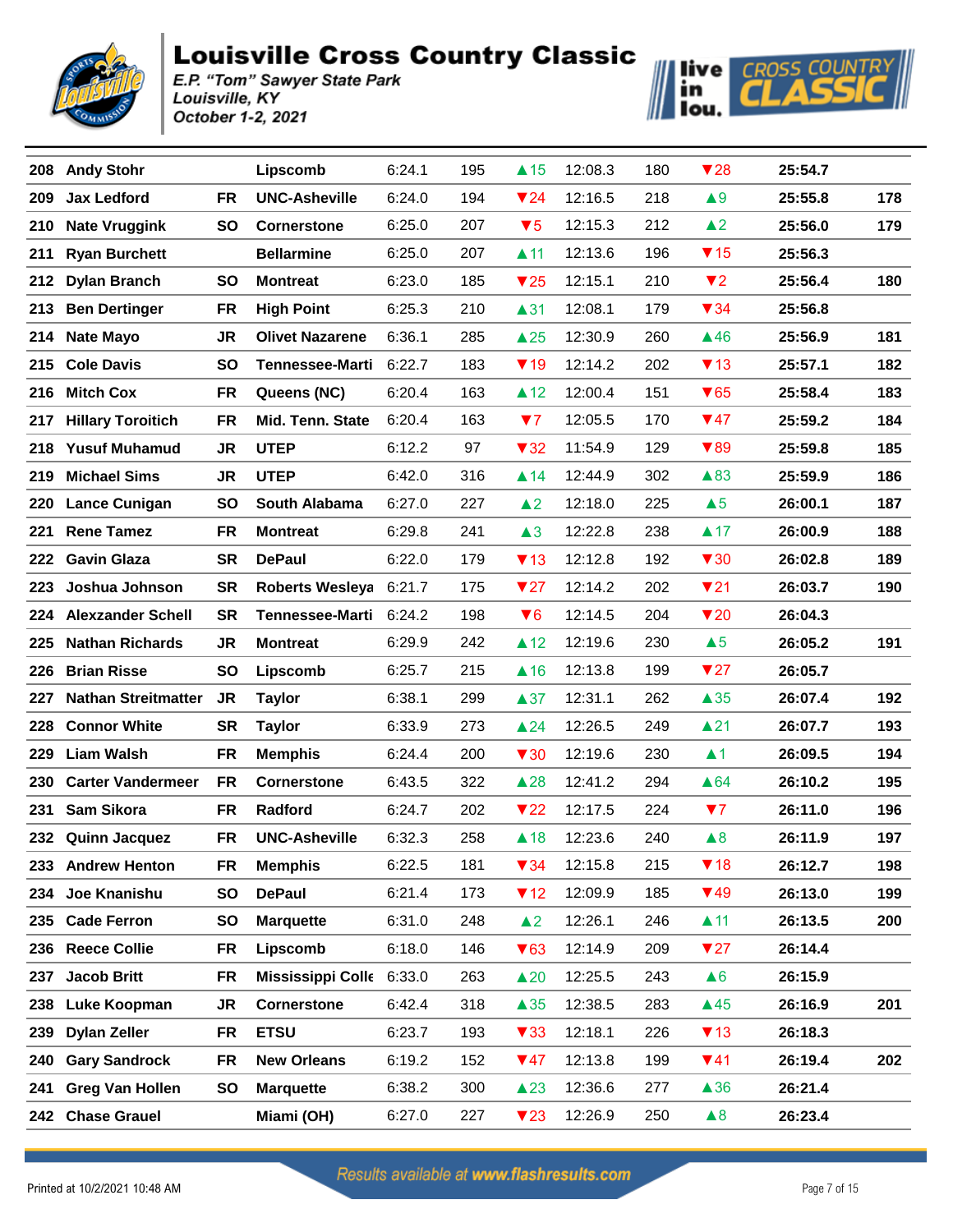



| 243. | <b>Anton Michna</b>          | <b>FR</b> | <b>Memphis</b>         | 6:24.8 | 203 | $\blacktriangledown$ 31 | 12:21.5 | 234 | $\blacktriangledown 9$  | 26:23.5 | 203 |
|------|------------------------------|-----------|------------------------|--------|-----|-------------------------|---------|-----|-------------------------|---------|-----|
| 244  | Joshua Harden                | JR        | <b>Taylor</b>          | 6:35.5 | 282 | $\triangle$ 18          | 12:31.8 | 264 | $\triangle 20$          | 26:23.7 | 204 |
| 245. | <b>Jamin Thompson</b>        | FR        | <b>Cornerstone</b>     | 6:43.0 | 321 | $\triangle$ 26          | 12:41.7 | 295 | $\triangle$ 50          | 26:24.9 | 205 |
| 246  | <b>Andrew Okon</b>           | <b>FR</b> | <b>UNC-Asheville</b>   | 6:31.1 | 249 | $\triangle$ 10          | 12:23.2 | 239 | 77                      | 26:25.5 | 206 |
| 247  | <b>Ryan Bush</b>             |           | Lipscomb               | 6:37.6 | 297 | $\triangle 8$           | 12:40.7 | 289 | $\triangle$ 42          | 26:26.2 |     |
| 248  | <b>Ryan Johnston</b>         | <b>SR</b> | Louisville             | 6:22.5 | 181 | 77                      | 12:11.8 | 188 | $\blacktriangledown 60$ | 26:26.3 |     |
| 249  | <b>Kyle Schwieman</b>        | <b>SR</b> | Oakland                | 6:34.5 | 277 | $\blacktriangle$ 14     | 12:31.4 | 263 | $\triangle$ 14          | 26:26.9 | 207 |
| 250  | <b>Cooper Mullen</b>         | <b>SO</b> | <b>Ohio</b>            | 6:31.3 | 251 | 77                      | 12:30.5 | 258 | $\triangle 8$           | 26:27.2 | 208 |
| 251  | <b>Timothy Wade</b>          | <b>SO</b> | St. Francis (IL)       | 6:29.5 | 240 | $\P$ 15                 | 12:29.0 | 255 | $\blacktriangle 4$      | 26:27.5 |     |
|      | 252 Zach Hoekstra            | <b>SR</b> | <b>Taylor</b>          | 6:38.5 | 304 | $\triangle 28$          | 12:36.4 | 276 | $\triangle$ 24          | 26:28.2 | 209 |
| 253  | <b>Oliver Daniel</b>         | <b>SR</b> | <b>Detroit Mercy</b>   | 6:38.4 | 301 | $\triangle$ 10          | 12:41.1 | 291 | $\triangle$ 38          | 26:29.5 | 210 |
| 254  | <b>Sam Shuman</b>            | <b>FR</b> | <b>Tennessee-Marti</b> | 6:19.4 | 154 | $\blacktriangledown$ 28 | 12:08.8 | 182 | 772                     | 26:29.9 |     |
|      | 255 Shawn Slater             | <b>SO</b> | <b>Oakland</b>         | 6:36.3 | 288 | $\triangle$ 18          | 12:34.5 | 270 | $\triangle$ 15          | 26:30.0 | 211 |
| 256  | <b>Clay Peets</b>            | <b>FR</b> | <b>St. Bonaventure</b> | 6:24.6 | 201 | $\blacktriangledown$ 31 | 12:21.1 | 232 | $\blacktriangledown$ 24 | 26:30.9 | 212 |
| 257  | <b>Kaigen Mulkey</b>         | <b>FR</b> | Chattanooga            | 6:35.4 | 281 | $\blacktriangle$ 14     | 12:33.0 | 267 | $\triangle$ 10          | 26:31.1 | 213 |
| 258  | <b>Jackson Gawarecki</b>     |           | <b>Bellarmine</b>      | 6:30.2 | 244 | $\P$ 15                 | 12:30.6 | 259 | $\blacktriangle$ 1      | 26:31.1 |     |
| 259  | <b>Patrick Burns</b>         | <b>JR</b> | <b>Marquette</b>       | 6:31.5 | 253 | $\blacktriangle$ 1      | 12:28.1 | 252 | 77                      | 26:31.3 |     |
| 260  | <b>William Hamilton</b>      | <b>FR</b> | <b>Montreat</b>        | 6:26.1 | 219 | $\P$ 18                 | 12:22.4 | 237 | $\blacktriangledown$ 23 | 26:32.7 | 214 |
| 261  | <b>Alex Soileau</b>          | <b>SO</b> | <b>New Orleans</b>     | 6:14.5 | 118 | $\blacktriangledown 68$ | 12:10.3 | 186 | 75                      | 26:33.3 | 215 |
| 262  | <b>Jake Tarosky</b>          | FR        | <b>High Point</b>      | 6:27.3 | 231 | $\blacktriangledown$ 4  | 12:21.6 | 235 | $\blacktriangledown 27$ | 26:33.6 |     |
| 263  | <b>Zane Callison</b>         | SO        | <b>Taylor</b>          | 6:38.4 | 301 | $\blacktriangle$ 11     | 12:40.8 | 290 | $\triangle 27$          | 26:34.1 |     |
| 264  | <b>Lee Sortore</b>           | <b>SR</b> | Roberts Wesleya        | 6:23.4 | 189 | $\P$ 12                 | 12:14.0 | 201 | $\blacktriangledown 63$ | 26:34.4 | 216 |
| 265  | <b>Hayat Khan</b>            | <b>FR</b> | Radford                | 6:37.4 | 296 | $\triangle 5$           | 12:41.1 | 291 | $\triangle 26$          | 26:34.6 | 217 |
| 266  | <b>Jose Rodriguez</b>        | <b>FR</b> | <b>New Orleans</b>     | 6:19.0 | 151 | $\blacktriangledown$ 68 | 12:16.9 | 219 | $\Psi$ 47               | 26:35.3 | 218 |
| 267  | <b>Maxin McKenzie</b>        | JR        | Roberts Wesleya 6:36.4 |        | 289 | $\triangle$ 23          | 12:32.2 | 266 | $\P$ 1                  | 26:35.8 | 219 |
| 268  | <b>Seth Davis</b>            | <b>FR</b> | Ohio                   | 6:32.1 | 256 | $\blacktriangledown 5$  | 12:31.0 | 261 | 77                      | 26:36.0 | 220 |
| 269  | <b>Darion Gregory</b>        | JR        | <b>St. Bonaventure</b> | 6:27.2 | 230 | $\blacktriangledown$ 26 | 12:29.5 | 256 | $\P$ 13                 | 26:36.1 | 221 |
| 270  | <b>Clay Kelly</b>            | FR        | Radford                | 6:29.9 | 242 | $\blacktriangledown$ 33 | 12:36.3 | 275 | $\triangle 5$           | 26:37.8 | 222 |
| 271  | <b>Jalen Banfill</b>         | <b>SO</b> | <b>Cornerstone</b>     | 6:42.8 | 320 | $\triangle$ 39          | 12:37.8 | 281 | $\triangle$ 10          | 26:37.8 |     |
| 272  | <b>Carmelo Cannizzaro FR</b> |           | Mid. Tenn. State       | 6:31.5 | 253 | $\blacktriangle$ 11     | 12:25.3 | 242 | $\blacktriangledown$ 30 | 26:39.5 | 223 |
| 273  | <b>Kyler Koning</b>          | FR        | <b>High Point</b>      | 6:28.5 | 237 | $\P$ 14                 | 12:27.4 | 251 | $\blacktriangledown$ 22 | 26:40.3 |     |
| 274  | <b>Christopher Upton</b>     | <b>FR</b> | <b>Montreat</b>        | 6:25.9 | 218 | $\blacktriangledown$ 29 | 12:26.4 | 247 | $\blacktriangledown$ 27 | 26:41.0 | 224 |
| 275  | <b>Lance Sotelo</b>          | <b>SO</b> | Queens (NC)            | 6:35.6 | 283 | $\blacktriangledown 5$  | 12:40.5 | 288 | $\triangle$ 13          | 26:43.9 | 225 |
| 276  | <b>Cameron Belk</b>          | <b>SR</b> | UNC-Greensborc 6:38.9  |        | 305 | $\blacktriangledown 6$  | 12:47.6 | 311 | $\triangle 35$          | 26:44.4 | 226 |
| 277  | <b>Ben Eiffert</b>           | SO        | <b>Taylor</b>          | 6:38.4 | 301 | $\triangle$ 23          | 12:36.8 | 278 | $\blacktriangle$ 1      | 26:45.4 |     |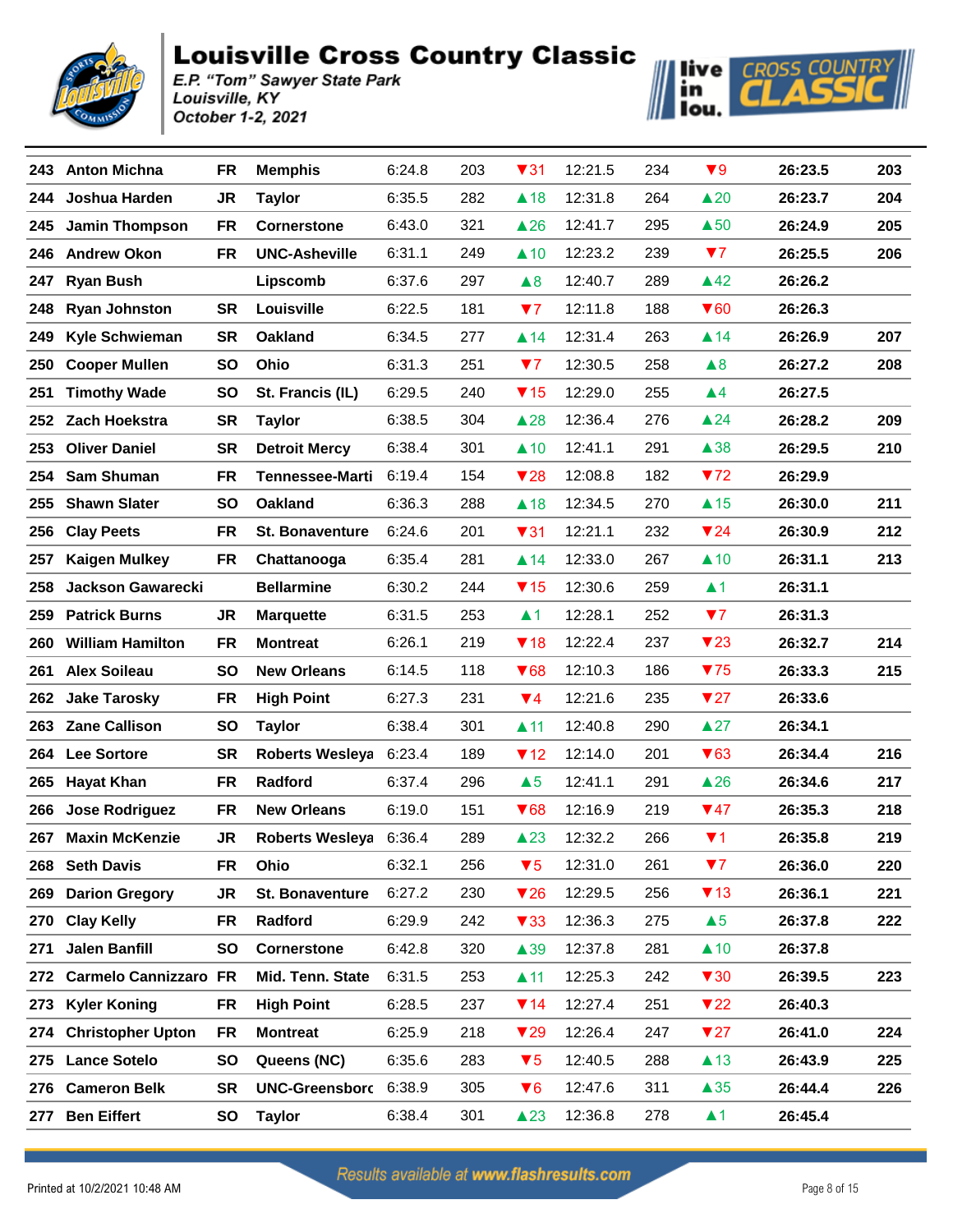



| 278 | <b>Logan Churchill</b>               | <b>Cornerstone</b>     | 6:44.5 | 323 | $\triangle$ 10          | 12:49.6 | 313 | $\triangle 35$          | 26:46.5 |     |
|-----|--------------------------------------|------------------------|--------|-----|-------------------------|---------|-----|-------------------------|---------|-----|
| 279 | <b>Zack Buckner</b><br><b>FR</b>     | <b>St. Bonaventure</b> | 6:21.0 | 168 | $\blacktriangledown 65$ | 12:21.4 | 233 | $\P$ 46                 | 26:47.1 | 227 |
| 280 | <b>Matthew Wantland</b>              | <b>Bellarmine</b>      | 6:34.2 | 276 | $\blacktriangledown$ 3  | 12:37.4 | 279 | $\P$ 1                  | 26:47.9 |     |
| 281 | <b>Kyle Foulk</b><br><b>SO</b>       | <b>Detroit Mercy</b>   | 6:28.1 | 235 | $\blacktriangledown$ 33 | 12:33.1 | 268 | $\P$ 13                 | 26:48.7 | 228 |
| 282 | <b>Alejo Cobos</b><br><b>FR</b>      | Radford                | 6:33.1 | 266 | $\P$ 18                 | 12:39.4 | 284 | $\triangle$ 2           | 26:49.3 | 229 |
| 283 | <b>Boston Brooks</b><br><b>FR</b>    | <b>Olivet Nazarene</b> | 6:52.1 | 338 | $\triangle$ 12          | 13:02.6 | 326 | $\triangle$ 43          | 26:50.8 | 230 |
| 284 | <b>Nathan Prisella</b><br><b>SR</b>  | <b>St. Bonaventure</b> | 6:23.0 | 185 | $\blacktriangledown 87$ | 12:35.7 | 272 | $\P$ 12                 | 26:51.1 | 231 |
| 285 | <b>Trey Plichta</b><br><b>FR</b>     | <b>Oakland</b>         | 6:41.0 | 312 | $\triangle$ 15          | 12:42.3 | 297 | $\triangle$ 12          | 26:51.4 | 232 |
| 286 | <b>Joe Patterson</b>                 | <b>Tennessee-Marti</b> | 6:30.7 | 245 | $\blacktriangledown 8$  | 12:28.3 | 253 | $\blacktriangledown$ 33 | 26:52.3 |     |
| 287 | <b>Zane Courtwright</b><br><b>SO</b> | <b>St. Bonaventure</b> | 6:27.8 | 233 | $\P$ 14                 | 12:26.4 | 247 | $\P$ 40                 | 26:53.5 | 233 |
| 288 | <b>Owen White</b><br><b>FR</b>       | <b>Roberts Wesleya</b> | 6:17.1 | 137 | $\blacktriangledown 61$ | 12:13.7 | 198 | $\blacktriangledown 90$ | 26:53.8 | 234 |
| 289 | <b>Alex Haines</b><br><b>SO</b>      | <b>UNC-Asheville</b>   | 6:36.7 | 291 | $\triangle 5$           | 12:40.2 | 286 | $\blacktriangledown$ 3  | 26:53.9 | 235 |
| 290 | <b>Czar Tarr</b><br><b>SR</b>        | Ohio                   | 6:31.7 | 255 | $\blacktriangledown$ 30 | 12:39.6 | 285 | $\blacktriangledown 5$  | 26:55.0 | 236 |
| 291 | <b>Yates Hockaday</b><br>FR          | <b>UNC-Asheville</b>   | 6:36.7 | 291 | $\blacktriangle$ 11     | 12:37.5 | 280 | 711                     | 26:56.4 |     |
| 292 | <b>Sam Roberts</b><br><b>FR</b>      | Queens (NC)            | 6:35.0 | 280 | 77                      | 12:40.4 | 287 | $\blacktriangledown 5$  | 26:56.5 |     |
| 293 | <b>Alexander Petlichkoff SR</b>      | <b>Detroit Mercy</b>   | 6:34.7 | 278 | $\blacktriangledown$ 24 | 12:44.9 | 302 | $\blacktriangle 9$      | 26:56.9 | 237 |
| 294 | Joshua Scharpenber JR                | <b>Olivet Nazarene</b> | 6:40.9 | 311 | $\blacktriangle 7$      | 12:45.0 | 304 | $\triangle$ 10          | 26:58.1 | 238 |
| 295 | <b>Brock Newsome</b><br><b>SO</b>    | <b>UNC-Asheville</b>   | 6:33.1 | 266 | $\blacktriangledown 6$  | 12:35.7 | 272 | $\blacktriangledown$ 23 | 26:58.3 |     |
| 296 | <b>Ryan Farrell</b>                  | Louisville             | 6:32.3 | 258 | $\nabla 24$             | 12:38.0 | 282 | $\P$ 14                 | 27:03.7 |     |
| 297 | <b>John Cason</b><br><b>FR</b>       | <b>Bellarmine</b>      | 6:30.7 | 245 | $\blacktriangledown$ 20 | 12:32.0 | 265 | $\blacktriangledown$ 32 | 27:04.1 |     |
| 298 | <b>Zach McKowen</b><br><b>FR</b>     | <b>Taylor</b>          | 6:37.1 | 294 | $\triangle 3$           | 12:41.1 | 291 | 77                      | 27:07.8 |     |
| 299 | <b>Aaron Isabell</b><br><b>FR</b>    | Chattanooga            | 6:34.9 | 279 | $\triangle$ 10          | 12:33.7 | 269 | $\blacktriangledown$ 30 | 27:10.7 | 239 |
| 300 | Aidan Reyna<br><b>SO</b>             | <b>Montreat</b>        | 6:36.2 | 286 | $\nabla 24$             | 12:46.8 | 310 | $\triangle$ 10          | 27:11.1 |     |
| 301 | <b>Connor Joyce</b><br>FR            | <b>Detroit Mercy</b>   | 6:36.2 | 286 | $\blacktriangledown$ 22 | 12:46.2 | 308 | $\blacktriangle 7$      | 27:11.9 | 240 |
|     | 302 Adam Downs<br><b>FR</b>          | Radford                | 6:33.6 | 270 | $\nabla$ 26             | 12:41.8 | 296 | $\blacktriangledown 6$  | 27:13.2 |     |
| 303 | <b>Cole Jackson</b><br>FR            | <b>Tennessee-Marti</b> | 6:33.6 | 270 | $\Psi$ 1                | 12:35.5 | 271 | $\blacktriangledown$ 32 | 27:15.0 |     |
| 304 | <b>Michael Greeley</b><br><b>SR</b>  | <b>Detroit Mercy</b>   | 6:40.3 | 308 | $\P$ 11                 | 12:54.7 | 319 | $\triangle$ 15          | 27:15.4 | 241 |
| 305 | <b>Colin Keck</b>                    | UNC-Greensborc 6:28.7  |        | 238 | $\blacktriangledown 36$ | 12:35.8 | 274 | $\blacktriangledown$ 31 | 27:16.3 |     |
| 306 | <b>Robert Dawson</b><br><b>FR</b>    | Tennessee Tech 6:45.4  |        | 324 | $\triangle$ 2           | 12:59.5 | 322 | $\triangle$ 16          | 27:17.7 | 242 |
| 307 | <b>Hawken Foote</b>                  | Tennessee-Marti 6:37.8 |        | 298 | $\blacktriangledown 9$  | 12:45.8 | 307 | <b>College</b>          | 27:17.8 |     |
| 308 | <b>Tommy Elwood</b><br><b>SO</b>     | <b>DePaul</b>          | 6:33.0 | 263 | $\blacktriangledown$ 38 | 12:44.0 | 301 | 77                      | 27:19.1 |     |
| 309 | <b>Mason Rudel</b>                   | UNC-Greensborc 6:40.7  |        | 310 | $\blacktriangle$ 11     | 12:43.7 | 299 | $\P$ 10                 | 27:20.6 |     |
| 310 | John Burke<br><b>JR</b>              | <b>Detroit Mercy</b>   | 6:47.0 | 327 | $\blacktriangle 7$      | 12:57.0 | 320 | $\triangle$ 10          | 27:21.9 |     |
| 311 | <b>SR</b><br><b>Andrew Morgan</b>    | <b>Olivet Nazarene</b> | 6:48.9 | 334 | $\triangle$ 2           | 13:06.0 | 332 | $\blacktriangle$ 21     | 27:22.1 | 243 |
|     | 312 Jackson Thomas<br>SO             | <b>DePaul</b>          | 6:30.9 | 247 | $\blacktriangledown$ 59 | 12:45.5 | 306 | $\blacktriangledown 6$  | 27:26.7 |     |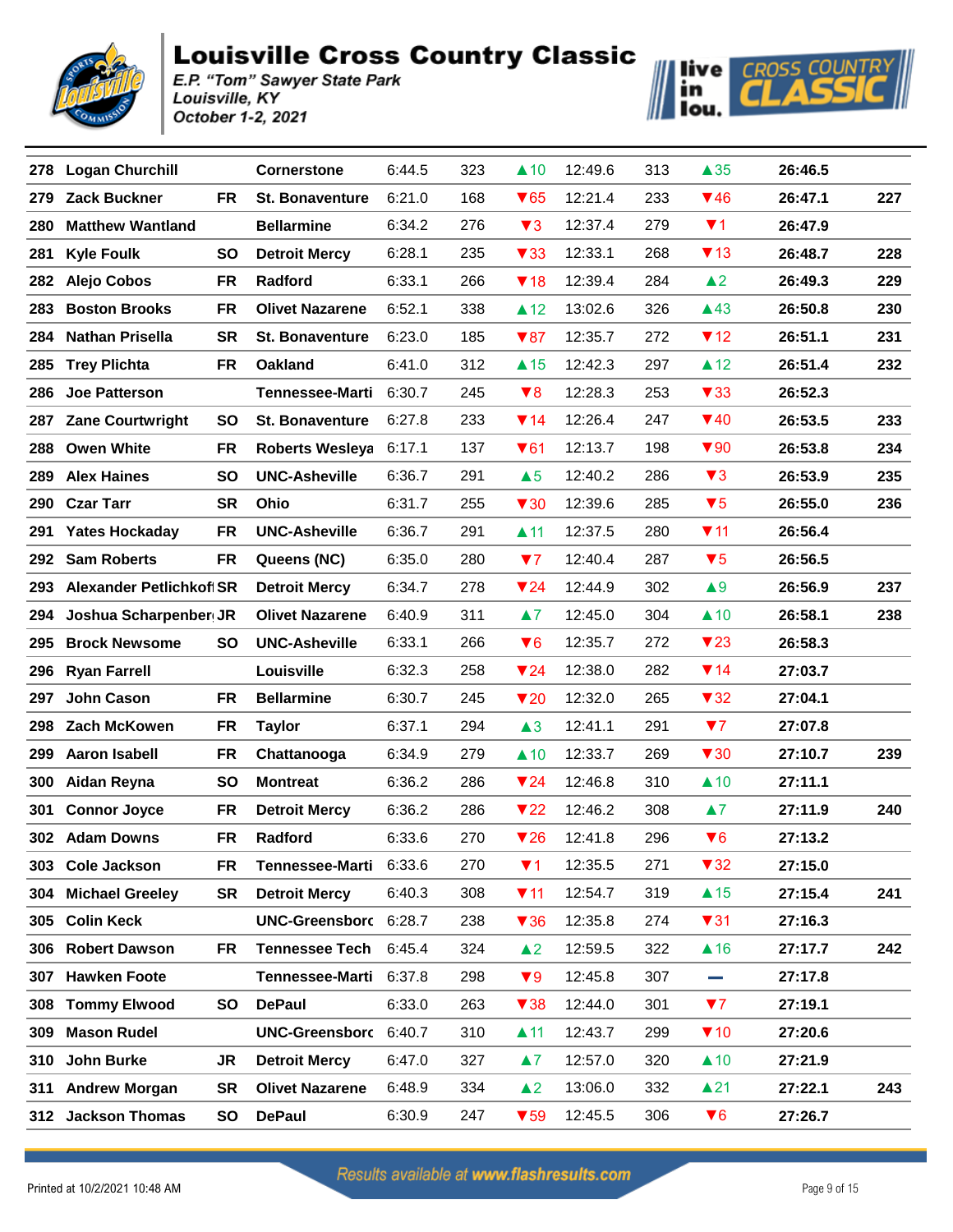



|      | 313 Chandler Lorf         | <b>JR</b> | <b>Oakland</b>         | 6:25.1 | 209 | $\blacktriangledown$ 20 | 12:18.8 | 229 | $\blacktriangledown 84$ | 27:26.9 |     |
|------|---------------------------|-----------|------------------------|--------|-----|-------------------------|---------|-----|-------------------------|---------|-----|
| 314  | <b>Aiden Goodwin</b>      |           | <b>Cornerstone</b>     | 6:46.4 | 325 | $\blacktriangle 4$      | 12:59.0 | 321 | $\blacktriangle$ 7      | 27:27.4 |     |
|      | 315 Alex Wallingford      |           | <b>Bellarmine</b>      | 6:40.1 | 307 | $\P$ 11                 | 12:51.8 | 318 | $\triangle 3$           | 27:27.8 |     |
| 316  | <b>Michaell Hoefler</b>   |           | <b>UNC-Asheville</b>   | 6:37.2 | 295 | $\P$ 13                 | 12:46.2 | 308 | $\blacktriangledown 8$  | 27:30.0 |     |
| 317  | <b>Benjamin Underwood</b> |           | Lipscomb               | 6:49.5 | 335 | $\triangle$ 10          | 13:02.2 | 325 | $\triangle 8$           | 27:31.6 |     |
| 318  | <b>Colin McCarthy</b>     | <b>FR</b> | <b>St. Bonaventure</b> | 6:47.9 | 330 | $\triangle$ 2           | 13:03.4 | 328 | $\triangle$ 10          | 27:34.6 | 244 |
| 319. | <b>Hunter Griffin</b>     |           | <b>Bellarmine</b>      | 6:26.3 | 222 | 722                     | 12:25.7 | 244 | 75                      | 27:35.0 |     |
| 320  | <b>Brian Gleason</b>      | FR        | <b>St. Bonaventure</b> | 6:32.3 | 258 | $\blacktriangledown$ 39 | 12:42.3 | 297 | $\blacktriangledown$ 23 | 27:37.4 | 245 |
| 321  | <b>Jason Risse</b>        |           | Lipscomb               | 6:48.1 | 331 | $\blacktriangledown$    | 13:07.3 | 333 | $\triangle$ 12          | 27:38.2 |     |
| 322  | <b>Andrew Blum</b>        |           | <b>Cornerstone</b>     | 6:52.5 | 339 | $\triangle 3$           | 13:10.8 | 336 | $\blacktriangle$ 14     | 27:39.6 |     |
| 323  | <b>Austin Soeters</b>     |           | <b>Cornerstone</b>     | 6:50.8 | 336 | $\triangle 5$           | 13:04.8 | 331 | $\triangle 8$           | 27:41.4 |     |
| 324  | <b>Jasper Wilson</b>      | JR        | Chattanooga            | 6:34.0 | 274 | $\blacktriangledown$ 26 | 12:43.8 | 300 | $\blacktriangledown$ 24 | 27:45.3 | 246 |
| 325  | <b>Thomas Dachik</b>      | FR        | <b>St. Bonaventure</b> | 6:39.8 | 306 | $\nabla$ 21             | 13:02.8 | 327 | $\blacktriangle$ 2      | 27:47.6 |     |
| 326  | <b>John Pullano</b>       | <b>SR</b> | <b>St. Bonaventure</b> | 6:42.5 | 319 | $\Psi$ 4                | 13:01.2 | 323 | $\blacktriangledown$ 3  | 27:47.9 |     |
| 327  | <b>Sam Voss</b>           |           | <b>Taylor</b>          | 6:48.4 | 333 | $\P$ 1                  | 13:07.5 | 334 | $\blacktriangle 7$      | 27:49.5 |     |
| 328  | <b>Isaiah Dallal</b>      | <b>FR</b> | <b>Olivet Nazarene</b> | 6:41.0 | 312 | $\blacktriangle 7$      | 12:45.3 | 305 | $\blacktriangledown$ 23 | 27:49.8 |     |
| 329  | <b>Eammon O'Bryant</b>    | FR        | Chattanooga            | 6:40.5 | 309 | $\blacktriangledown 5$  | 12:49.7 | 314 | $\P$ 15                 | 27:50.7 | 247 |
| 330  | Jiri Brytcha              | <b>SO</b> | Queens (NC)            | 6:41.1 | 314 | $\P$ 10                 | 13:01.6 | 324 | $\blacktriangledown 6$  | 27:53.3 |     |
| 331  | Jacob Christopherso FR    |           | <b>Olivet Nazarene</b> | 6:42.1 | 317 | $\P$ 13                 | 13:04.2 | 330 | $\P$ 1                  | 27:54.7 |     |
| 332  | <b>Kieran Ryan</b>        | <b>SO</b> | <b>St. Bonaventure</b> | 6:36.0 | 284 | $\blacktriangledown$ 33 | 12:50.3 | 317 | $\P$ 15                 | 27:57.1 |     |
| 333  | <b>Zachary Cader</b>      |           | Louisville             | 6:33.8 | 272 | $\P$ 43                 | 12:50.0 | 315 | $\P$ 18                 | 27:59.6 |     |
| 334  | <b>Josh Smalley</b>       |           | <b>Bellarmine</b>      | 6:36.6 | 290 | $\blacktriangledown$ 22 | 12:48.9 | 312 | $\blacktriangledown$ 22 | 28:00.1 |     |
| 335  | <b>Logan Ballard</b>      | FR        | Louisville             | 6:23.1 | 187 | 70                      | 12:30.4 | 257 | 78                      | 28:00.6 |     |
| 336  | <b>Jack Hammond</b>       |           | <b>Taylor</b>          | 6:54.7 | 340 | $\blacktriangle$ 1      | 13:23.9 | 339 | $\triangle 3$           | 28:01.9 |     |
| 337  | <b>Keegan Honig</b>       |           | <b>Cornerstone</b>     | 7:04.4 | 343 | $\blacktriangle$ 1      | 13:37.4 | 342 | $\triangle 5$           | 28:01.9 |     |
|      | 338 Alex Enns             | FR        | <b>Cornerstone</b>     | 7:05.2 | 344 |                         | 13:38.4 | 344 | $\triangle 6$           | 28:04.7 |     |
| 339  | <b>Terrence Brooks</b>    | FR        | Oakland                | 6:41.9 | 315 | $\P$ 1                  | 12:50.1 | 316 | $\blacktriangledown$ 23 | 28:11.0 |     |
| 340  | <b>Blake Montgomery</b>   |           | <b>Taylor</b>          | 6:51.4 | 337 | and a                   | 13:14.6 | 337 | $\blacktriangledown$ 3  | 28:13.5 |     |
| 341  | <b>Nick McCumsey</b>      | <b>FR</b> | Radford                | 6:46.7 | 326 | $\blacktriangledown 9$  | 13:10.1 | 335 | $\blacktriangledown 6$  | 28:21.5 |     |
| 342  | <b>Ethan Oudbier</b>      |           | <b>Cornerstone</b>     | 7:01.6 | 342 | $\blacktriangle$ 1      | 13:29.5 | 341 | $\P$ 1                  | 28:29.3 |     |
| 343  | <b>Spencer VanderZwaa</b> |           | <b>Cornerstone</b>     | 7:06.1 | 346 | $\blacktriangle$ 1      | 13:39.0 | 345 | $\triangle$ 2           | 28:29.6 |     |
| 344  | <b>Eric Mitchell</b>      | <b>FR</b> | Chattanooga            | 6:47.0 | 327 | $\P$                    | 13:04.1 | 329 | $\P$ 15                 | 28:49.5 | 248 |
| 345  | <b>Andre Brown</b>        |           | <b>Tennessee-Marti</b> | 6:48.3 | 332 | $\Psi$ 6                | 13:16.7 | 338 | 77                      | 28:53.8 |     |
| 346  | <b>Nate Conkel</b>        |           | <b>Taylor</b>          | 6:57.6 | 341 | $\blacktriangle$ 1      | 13:26.8 | 340 | $\blacktriangledown 6$  | 28:56.6 |     |
| 347  | <b>Cody Sonnenberg</b>    |           | <b>Taylor</b>          | 7:06.1 | 346 | $\P$ 1                  | 13:42.4 | 347 | e e c                   | 29:11.2 |     |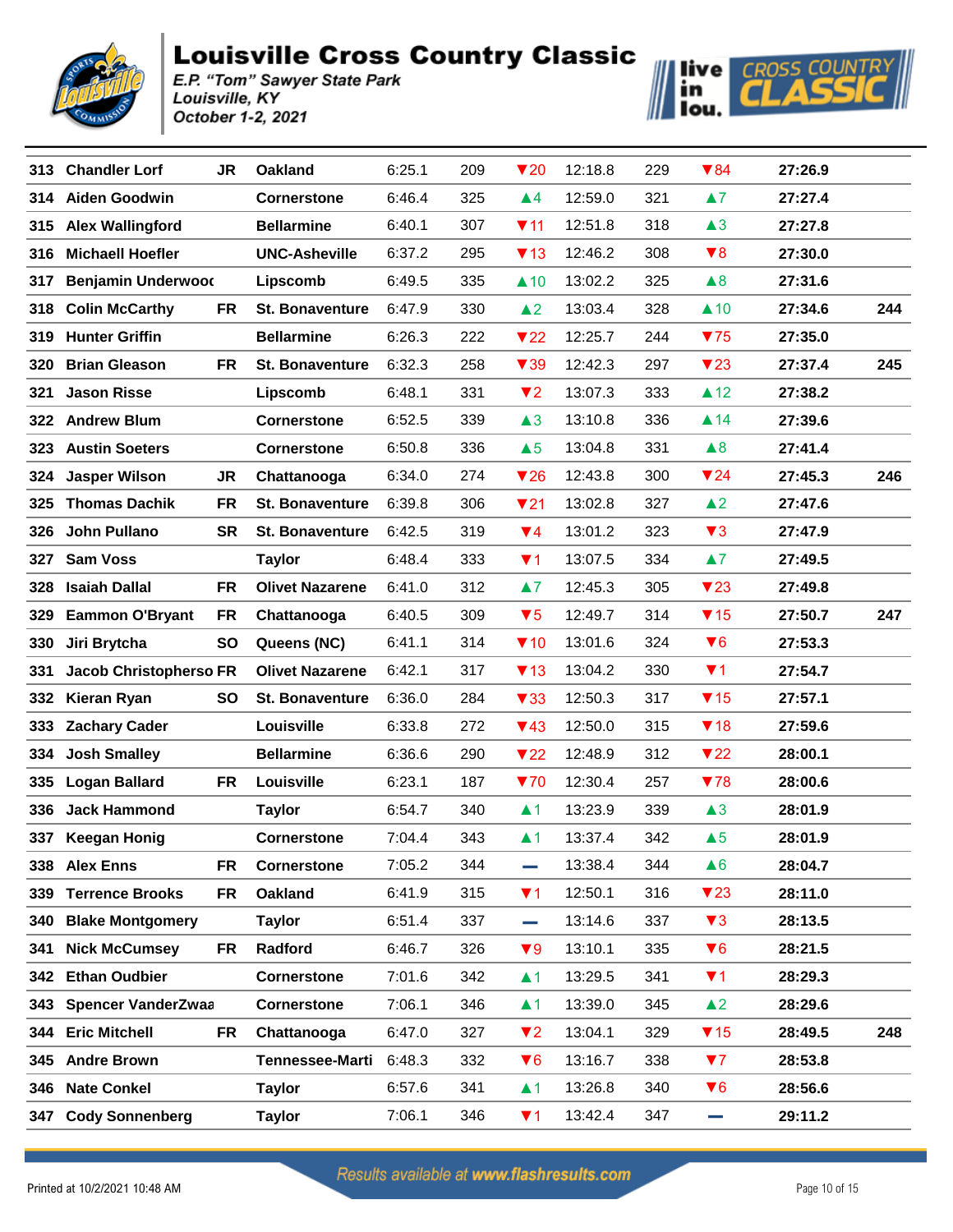



| 348 | <b>Wyatt Hulsey</b>   | JR | <b>St. Bonaventure</b> | 6:47.5 | 329 | $\P$ 14                | 13:37.8 | 343 | $\blacktriangledown 5$ | 29:22.8 |
|-----|-----------------------|----|------------------------|--------|-----|------------------------|---------|-----|------------------------|---------|
| 349 | <b>Asher Liu</b>      |    | <b>Cornerstone</b>     | 7:19.2 | 350 | $\blacktriangle$ 2     | 13:58.8 | 348 | $\P$ 1                 | 29:28.3 |
| 350 | <b>Jonathon Roth</b>  |    | Taylor                 | 7:06.0 | 345 | ▼1                     | 13:41.5 | 346 | ▼4                     | 29:46.1 |
| 351 | <b>Ethan Wolters</b>  |    | <b>Cornerstone</b>     | 7:22.9 | 351 | $\blacktriangle$ 1     | 14:12.5 | 350 | $\blacktriangledown$ 1 | 29:52.7 |
| 352 | <b>Grayson Rasmus</b> |    | Tavlor                 | 7:06.6 | 348 | $\blacktriangledown$ 1 | 14:04.6 | 349 | $\blacktriangledown 3$ | 30:36.7 |
| 353 | Maxwell Kerber        |    | <b>Bellarmine</b>      | 7:17.9 | 349 | ▼2                     | 14:20.7 | 351 | ▼2                     | 30:42.0 |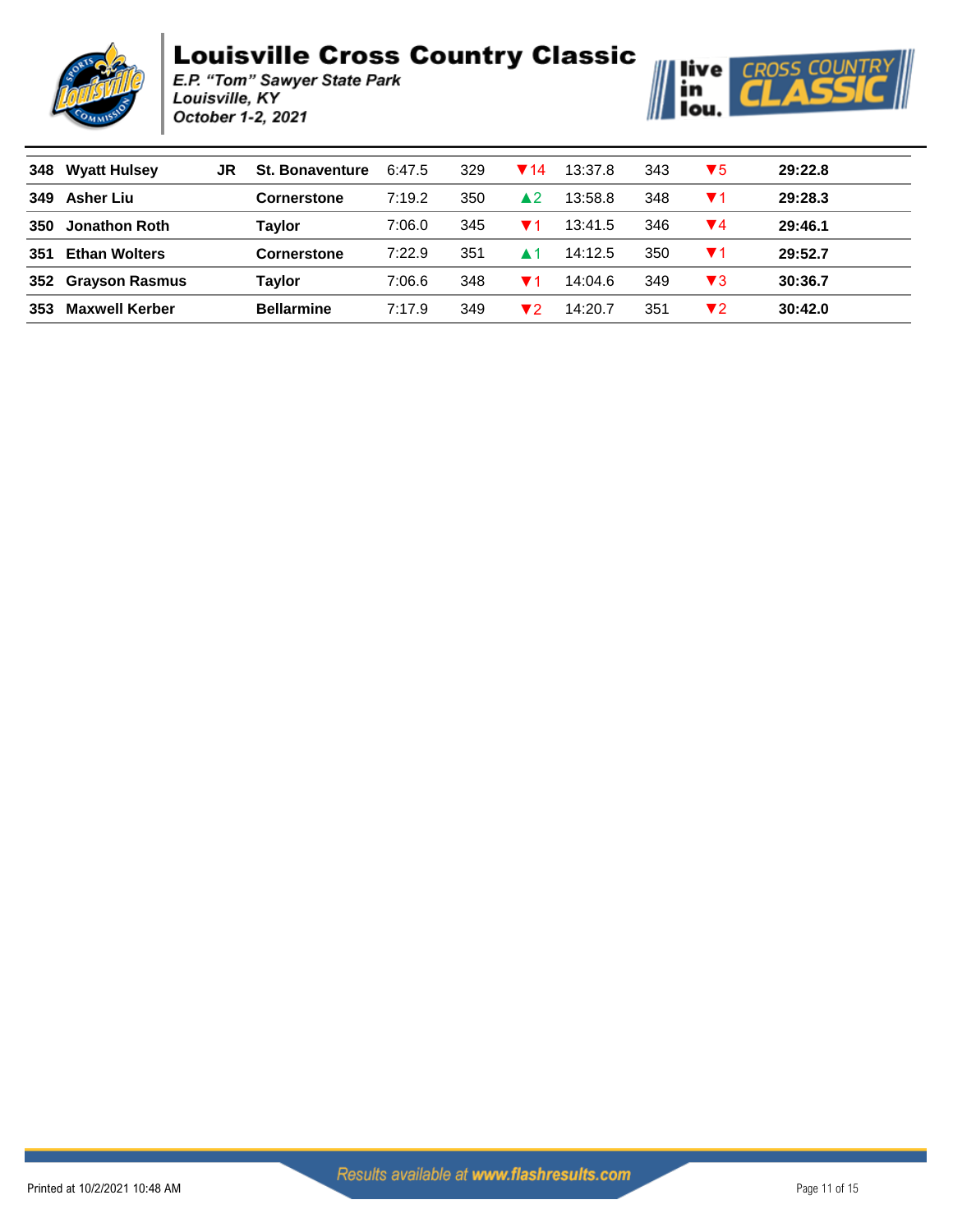

E.P. "Tom" Sawyer State Park<br>Louisville, KY October 1-2, 2021



|                         | <b>Rnk Team</b>                                   | <b>Total</b> | R <sub>1</sub> | R <sub>2</sub>          | R <sub>3</sub>  | R <sub>4</sub>   | R <sub>5</sub> | R <sub>6</sub> | R7  |
|-------------------------|---------------------------------------------------|--------------|----------------|-------------------------|-----------------|------------------|----------------|----------------|-----|
| 1                       | Wisconsin                                         | 26           | $\mathbf{2}$   | $\mathbf{3}$            | 5               | 6                | 10             | 11             | 19  |
|                         | Total Time: 1:57:09.40                            |              |                |                         |                 |                  |                |                |     |
|                         | Average: 23:25.88                                 |              |                |                         |                 |                  |                |                |     |
| $\overline{\mathbf{2}}$ | <b>Grand Valley St.</b>                           | 67           | 1              | $\overline{\mathbf{4}}$ | 16              | 22               | 24             | 46             | 52  |
|                         | Total Time: 1:58:21.50                            |              |                |                         |                 |                  |                |                |     |
|                         | Average: 23:40.30                                 |              |                |                         |                 |                  |                |                |     |
| $\overline{\mathbf{3}}$ | <b>Eastern Illinois</b><br>Total Time: 2:00:27.40 | 174          | $\overline{7}$ | 12                      | 28              | 56               | 71             | 79             | 81  |
|                         |                                                   |              |                |                         |                 |                  |                |                |     |
| 4                       | Average: 24:05.48<br>Louisville                   | 196          | 15             | 20                      | 21              | 66               | 74             | 156            | 177 |
|                         | Total Time: 2:00:57.90                            |              |                |                         |                 |                  |                |                |     |
|                         | Average: 24:11.58                                 |              |                |                         |                 |                  |                |                |     |
| $\overline{5}$          | Lipscomb                                          | 206          | 25             | 30                      | 35              | 47               | 69             | 70             | 82  |
|                         | Total Time: 2:01:19.20                            |              |                |                         |                 |                  |                |                |     |
|                         | 24:15.84<br>Average:                              |              |                |                         |                 |                  |                |                |     |
| $\bf 6$                 | <b>App State</b>                                  | 261          | 34             | 40                      | 53              | 54               | 80             | 119            | 144 |
|                         | Total Time: 2:02:13.00                            |              |                |                         |                 |                  |                |                |     |
|                         | Average: 24:26.60                                 |              |                |                         |                 |                  |                |                |     |
| $\overline{7}$          | <b>UTEP</b>                                       | 319          | 26             | 37                      | 43              | 91               | 122            | 185            | 186 |
|                         | Total Time: 2:02:40.40                            |              |                |                         |                 |                  |                |                |     |
|                         | Average: 24:32.08                                 |              |                |                         |                 |                  |                |                |     |
| 8                       | <b>Mississippi College</b>                        | 323          | 38             | 44                      | 55              | 89               | 97             | 110            | 128 |
|                         | Total Time: 2:02:55.40                            |              |                |                         |                 |                  |                |                |     |
|                         | Average: 24:35.08                                 |              |                |                         |                 |                  |                |                |     |
| $\boldsymbol{9}$        | Miami (OH)                                        | 360          | 9              | 39                      | 84              | 113              | 115            | 117            | 120 |
|                         | Total Time: 2:02:52.60                            |              |                |                         |                 |                  |                |                |     |
| 10                      | Average: 24:34.52<br><b>ETSU</b>                  | 372          | 23             | 32                      | 86              | 104              | 127            | 135            | 166 |
|                         | Total Time: 2:03:09.60                            |              |                |                         |                 |                  |                |                |     |
|                         | Average: 24:37.92                                 |              |                |                         |                 |                  |                |                |     |
| 11                      | St. Francis (IL)                                  | 402          | 18             | 73                      | 100             | 102              | 109            | 116            | 125 |
|                         | Total Time: 2:03:36.40                            |              |                |                         |                 |                  |                |                |     |
|                         | Average: 24:43.28                                 |              |                |                         |                 |                  |                |                |     |
| 12                      | Loyola (IL)                                       | 412          | 33             | 45                      | $\overline{75}$ | $\overline{105}$ | 154            |                |     |
|                         | Total Time: 2:03:47.70                            |              |                |                         |                 |                  |                |                |     |
|                         | Average: 24:45.54                                 |              |                |                         |                 |                  |                |                |     |
| 13                      | <b>New Orleans</b>                                | 444          | 49             | 62                      | 63              | 68               | 202            | 215            | 218 |
|                         | Total Time: 2:04:33.80                            |              |                |                         |                 |                  |                |                |     |
|                         | Average: 24:54.76                                 |              |                |                         |                 |                  |                |                |     |
| 14                      | Queens (NC)                                       | 448          | 17             | 50                      | 72              | 147              | 162            | 183            | 225 |
|                         | Total Time: 2:04:04.10                            |              |                |                         |                 |                  |                |                |     |
|                         | Average: 24:48.82                                 |              |                |                         |                 |                  |                |                |     |
| 15                      | Mid. Tenn. State                                  | 454          | 42             | 60                      | 61              | 107              | 184            | 223            |     |
|                         | Total Time: 2:04:32.50                            |              |                |                         |                 |                  |                |                |     |
|                         | Average: 24:54.50                                 |              |                |                         |                 |                  |                |                |     |

#### **Men 8000m Run Gold Team Scores**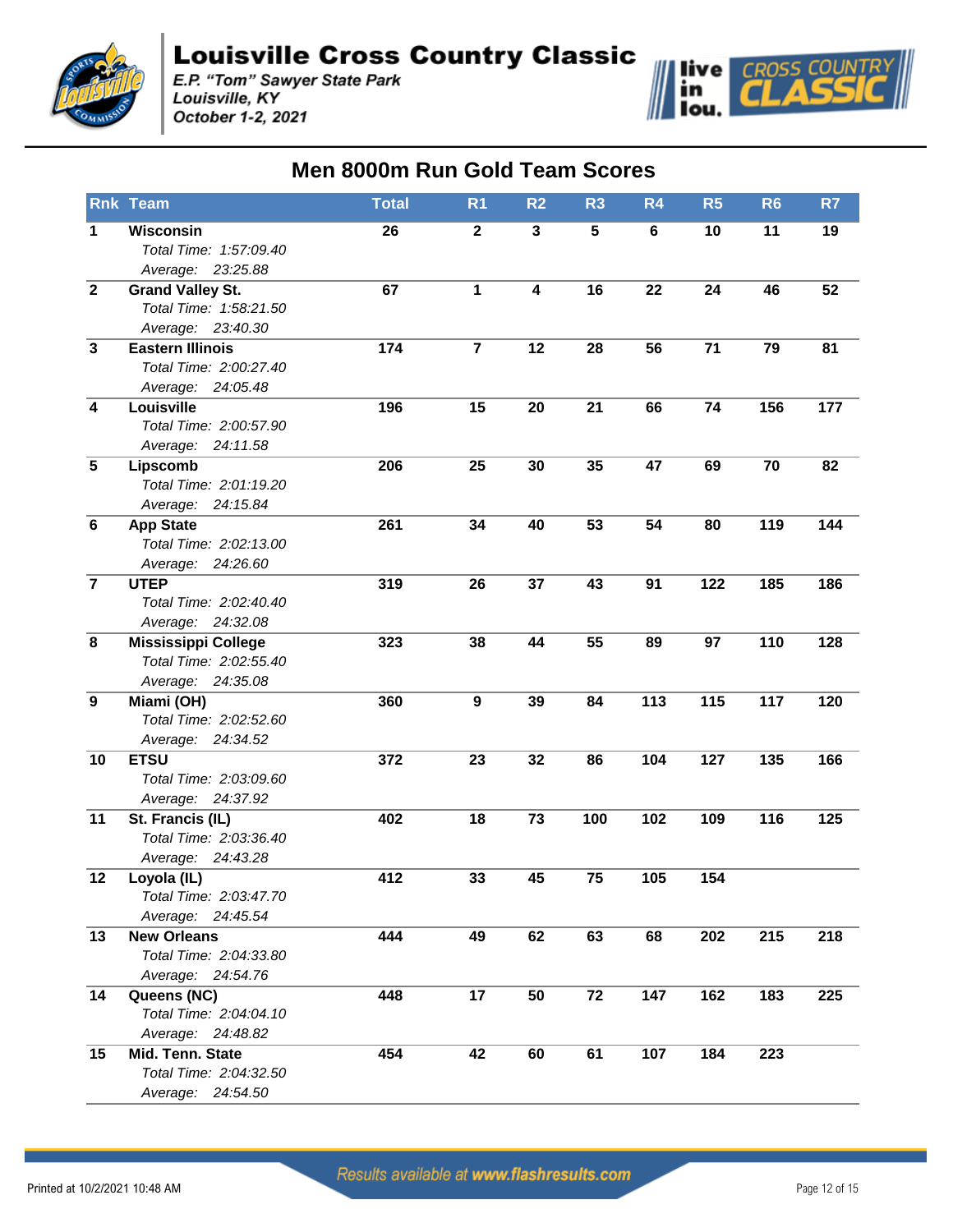



| 16 | Ohio                                        | 455 | 8   | 51  | 59  | 129 | 208 | 220 | 236 |
|----|---------------------------------------------|-----|-----|-----|-----|-----|-----|-----|-----|
|    | Total Time: 2:04:14.30                      |     |     |     |     |     |     |     |     |
|    | Average: 24:50.86                           |     |     |     |     |     |     |     |     |
| 17 |                                             | 475 | 14  | 103 | 106 | 114 | 138 | 148 | 157 |
|    | <b>High Point</b><br>Total Time: 2:04:12.50 |     |     |     |     |     |     |     |     |
|    |                                             |     |     |     |     |     |     |     |     |
| 18 | Average: 24:50.50<br>South Alabama          | 479 | 13  |     | 131 | 136 | 151 |     | 187 |
|    |                                             |     |     | 48  |     |     |     | 173 |     |
|    | Total Time: 2:04:10.10                      |     |     |     |     |     |     |     |     |
|    | Average: 24:50.02                           |     |     |     |     |     |     |     |     |
| 19 | <b>DePaul</b>                               | 500 | 41  | 85  | 99  | 130 | 145 | 189 | 199 |
|    | Total Time: 2:04:40.50                      |     |     |     |     |     |     |     |     |
|    | Average: 24:56.10                           |     |     |     |     |     |     |     |     |
| 20 | <b>Memphis</b>                              | 505 | 27  | 57  | 78  | 149 | 194 | 198 | 203 |
|    | Total Time: 2:04:59.20                      |     |     |     |     |     |     |     |     |
|    | Average: 24:59.84                           |     |     |     |     |     |     |     |     |
| 21 | <b>Taylor</b>                               | 515 | 29  | 36  | 65  | 192 | 193 | 204 | 209 |
|    | Total Time: 2:05:09.70                      |     |     |     |     |     |     |     |     |
|    | Average: 25:01.94                           |     |     |     |     |     |     |     |     |
| 22 | <b>UNC-Greensboro</b>                       | 546 | 88  | 93  | 98  | 112 | 155 | 170 | 226 |
|    | Total Time: 2:05:15.70                      |     |     |     |     |     |     |     |     |
|    | Average: 25:03.14                           |     |     |     |     |     |     |     |     |
| 23 | <b>Cornerstone</b>                          | 559 | 31  | 58  | 96  | 179 | 195 | 201 | 205 |
|    | Total Time: 2:05:41.20                      |     |     |     |     |     |     |     |     |
|    | Average: 25:08.24                           |     |     |     |     |     |     |     |     |
| 24 | <b>Bellarmine</b>                           | 568 | 94  | 95  | 121 | 126 | 132 | 133 | 167 |
|    | Total Time: 2:05:25.30                      |     |     |     |     |     |     |     |     |
|    | Average: 25:05.06                           |     |     |     |     |     |     |     |     |
| 25 | <b>Tennessee Tech</b>                       | 599 | 67  | 87  | 123 | 153 | 169 | 242 |     |
|    | Total Time: 2:05:51.90                      |     |     |     |     |     |     |     |     |
|    | Average: 25:10.38                           |     |     |     |     |     |     |     |     |
| 26 | <b>Tennessee-Martin</b>                     | 657 | 76  | 118 | 142 | 158 | 163 | 168 | 182 |
|    | Total Time: 2:06:28.90                      |     |     |     |     |     |     |     |     |
|    | Average: 25:17.78                           |     |     |     |     |     |     |     |     |
| 27 | <b>UNC-Asheville</b>                        | 718 | 90  | 92  | 161 | 178 | 197 | 206 | 235 |
|    | Total Time: 2:07:28.90                      |     |     |     |     |     |     |     |     |
|    | Average:<br>25:29.78                        |     |     |     |     |     |     |     |     |
| 28 | <b>Marquette</b>                            | 723 | 108 | 141 | 150 | 159 | 165 | 174 | 200 |
|    | Total Time: 2:07:11.20                      |     |     |     |     |     |     |     |     |
|    | Average: 25:26.24                           |     |     |     |     |     |     |     |     |
| 29 | <b>Oakland</b>                              | 730 | 64  | 111 | 172 | 176 | 207 | 211 | 232 |
|    | Total Time: 2:07:46.00                      |     |     |     |     |     |     |     |     |
|    | Average: 25:33.20                           |     |     |     |     |     |     |     |     |
| 30 | Radford                                     | 762 | 77  | 101 | 171 | 196 | 217 | 222 | 229 |
|    | Total Time: 2:08:12.50                      |     |     |     |     |     |     |     |     |
|    | Average: 25:38.50                           |     |     |     |     |     |     |     |     |
| 31 | <b>Olivet Nazarene</b>                      | 777 | 83  | 137 | 146 | 181 | 230 | 238 | 243 |
|    | Total Time: 2:08:18.40                      |     |     |     |     |     |     |     |     |
|    | Average: 25:39.68                           |     |     |     |     |     |     |     |     |
|    |                                             |     |     |     |     |     |     |     |     |
| 32 | <b>Montreat</b>                             | 835 | 124 | 152 | 180 | 188 | 191 | 214 | 224 |
|    | Total Time: 2:08:45.80                      |     |     |     |     |     |     |     |     |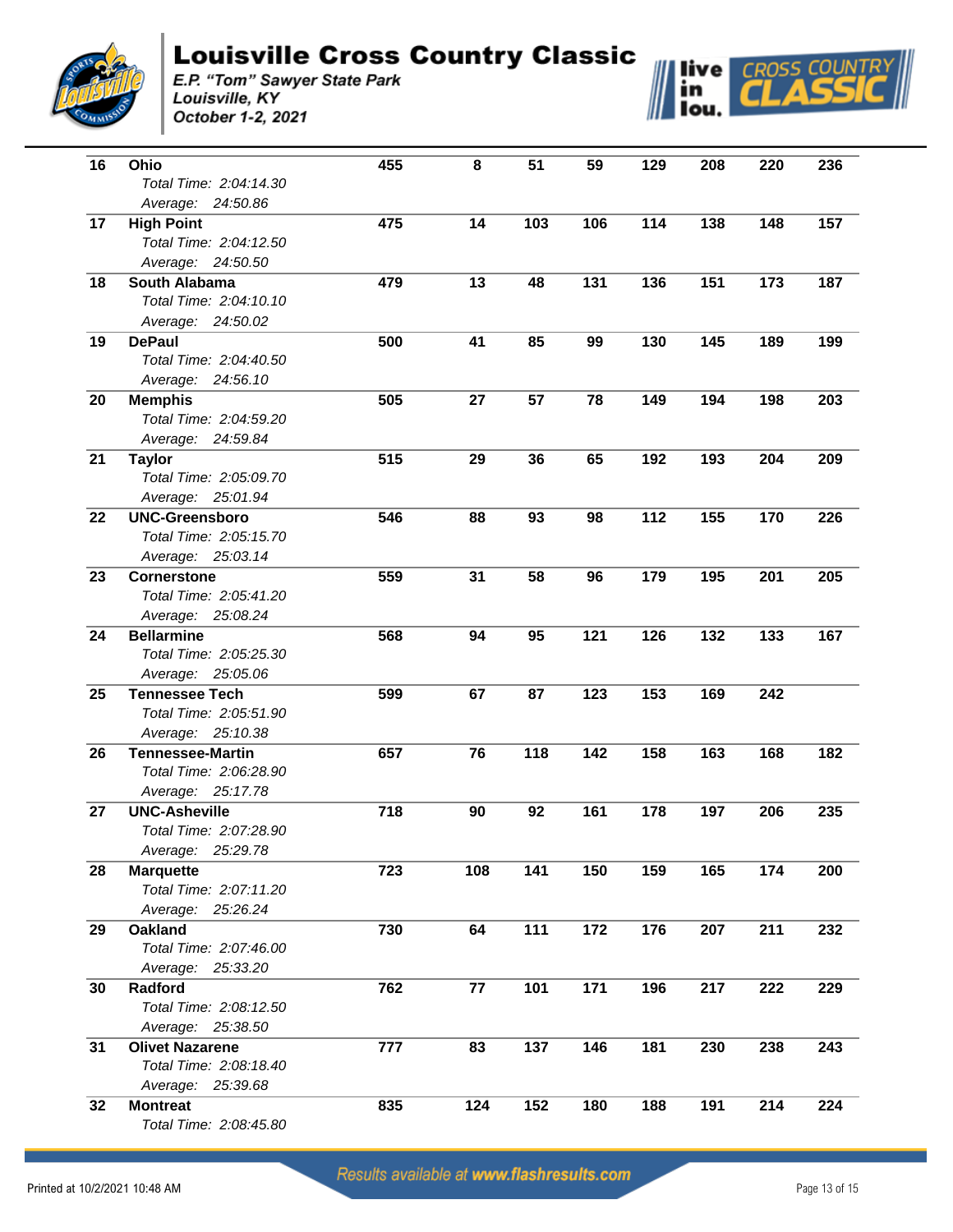

E.P. "Tom" Sawyer State Park<br>Louisville, KY October 1-2, 2021



*Average: 25:45.16*